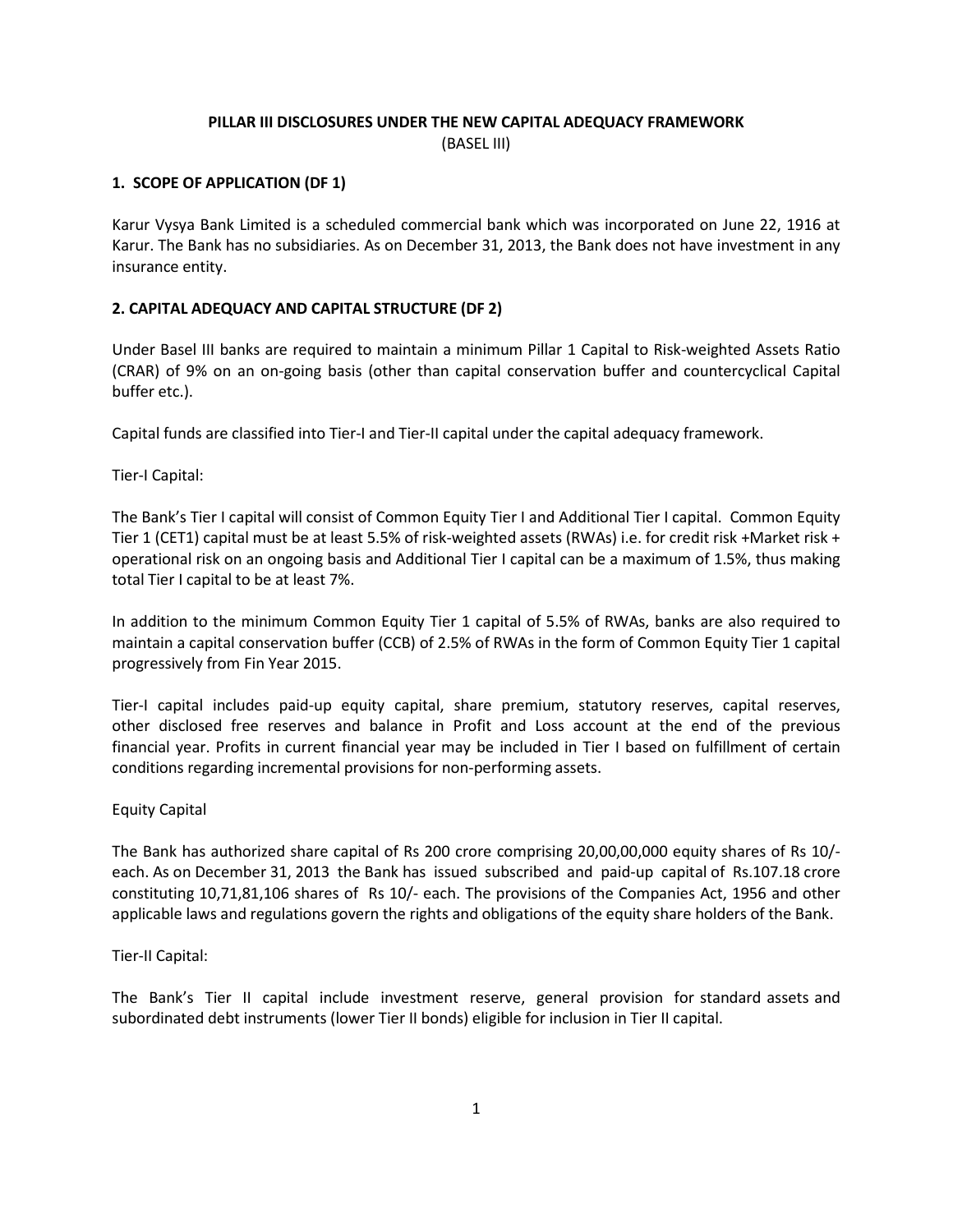Provisions or loan-loss reserves held against future, presently unidentified losses, which are freely available to meet losses which subsequently materialize, will qualify for inclusion within Tier 2 capital. Tier II capital will also include debt capital instruments issued by banks and their premium, if any, and Revaluation Reserves.

# Tier II Subordinated Debt (Lower II bonds)

As on December 31, 2013, the Bank had an outstanding subordinated debt (Unsecured Redeemable Non-convertible subordinated lower Tier II Bonds) aggregating Rs.150 crore, the details of which are stated below:

| (Rs in Crore)       |                             |                    |                       |                                                   |
|---------------------|-----------------------------|--------------------|-----------------------|---------------------------------------------------|
| <b>Issue Series</b> | Deemed Date of<br>Allotment | Coupon Rate(% p.a) | Tenure<br>(in Months) | Equivalent<br>Amount as on<br>December<br>31,2013 |
|                     | September 25, 2009          | 9.86               | 120                   | 150.00                                            |

# Composition of Capital – Tier I and Tier II:

| Particulars As on December 31, 2013                                         | (Rs in crore) |  |
|-----------------------------------------------------------------------------|---------------|--|
| 1. Tier I capital                                                           |               |  |
| 1.1 Paid-up share capital                                                   | 107.18        |  |
| 1.2 Reserves                                                                | 2976.85       |  |
| 1.3 Gross Tier I capital $(1.1 + 1.2)$                                      | 3084.04       |  |
| 1.4 Deductions                                                              | 88.80         |  |
| 1.5 Total Tier I capital (1.3 - 1.4)                                        | 2995.23       |  |
| 2. Tier II capital                                                          |               |  |
| 2.1 Subordinated Debt (Lower Tier II bonds)                                 | 150.00        |  |
| 2.2 General Provisions/IRA and Revaluation Reserves                         | 151.99        |  |
| 2.3 Investment Reserve                                                      | 21.00         |  |
| 2.4 Gross Tier II capital (2.1 + 2.2+2.3)                                   | 322.99        |  |
| 2.5 Deductions                                                              | 52.00         |  |
| 2.6 Total Tier II capital (2.4 - 2.5)                                       | 270.99        |  |
| 3. Debt capital instruments eligible for inclusion in Upper Tier II capital |               |  |
| 3.1 Total amount outstanding                                                |               |  |
| 3.2 Of which amount raised during the current year -                        |               |  |
| 3.3 Amount eligible to be reckoned as capital funds                         |               |  |
| 4. Subordinated debt eligible for inclusion in Lower Tier II capital        |               |  |
| 4.1 Total amount outstanding                                                |               |  |
| 4.2 Of which amount raised during the current year -                        |               |  |
| 4.3 Amount eligible to be reckoned as capital funds                         |               |  |
| 5. Other deductions from capital                                            |               |  |
| 5.1 Other deductions from capital                                           |               |  |
| 6. Total eligible capital                                                   | 3266.23       |  |
| 6.1 Total eligible capital $(1.5 + 2.6)$                                    | 3266.23       |  |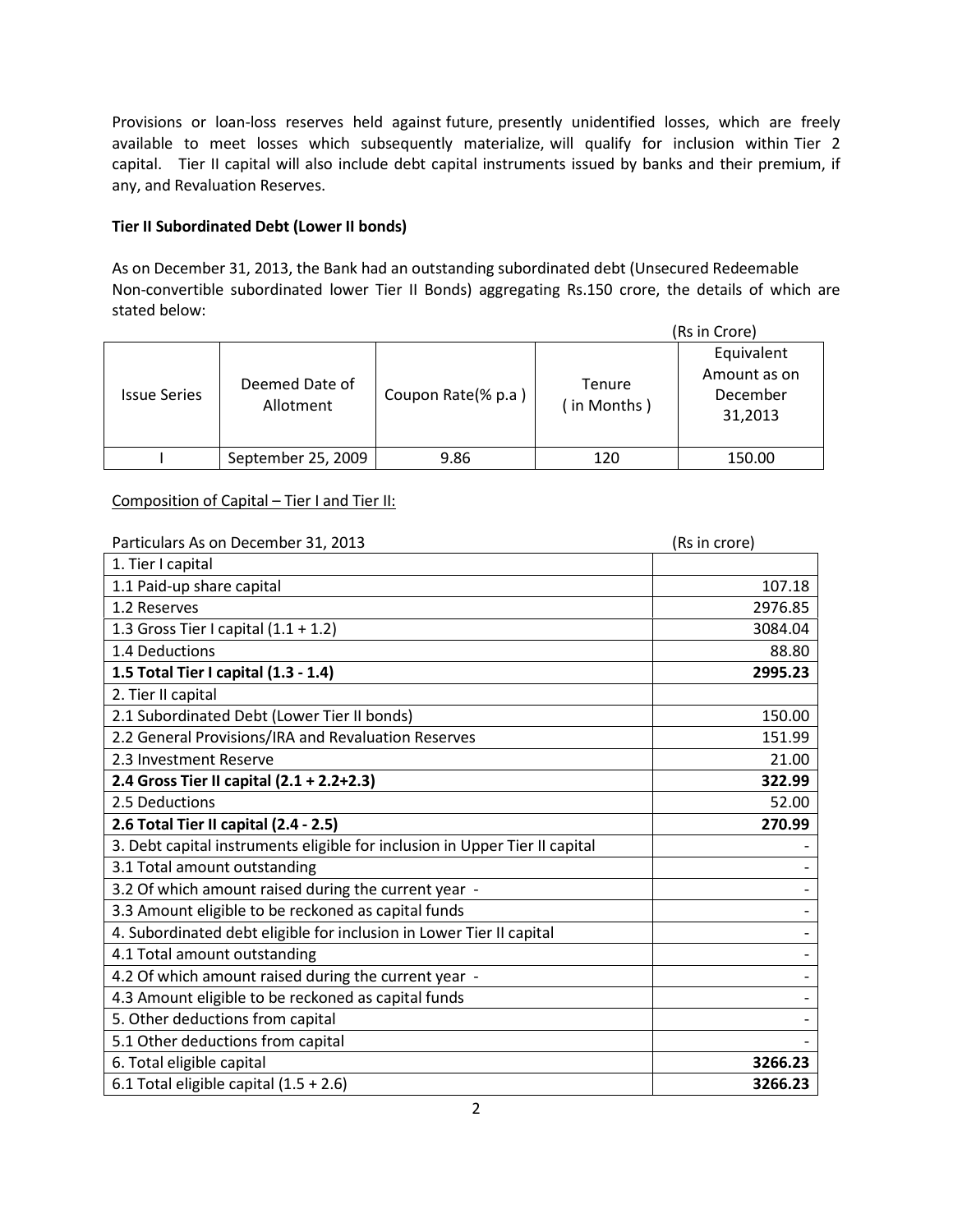### 2.1 CAPITAL ADEQUACY ASSESSMENT PROCESS

The Bank has a process for assessing its overall capital adequacy in relation to the Bank's risk profile and a strategy for maintaining its capital levels. The process ensures that the Bank has adequate capital to support all the material risks and an appropriate capital cushion. The Bank identifies, assesses and manages comprehensively all risks that it is exposed to through robust risk management framework, control mechanism and an elaborate process for capital calculation and planning.

The Bank has formalized and implemented a comprehensive Internal Capital Adequacy Assessment Process (ICAAP). The Bank's ICAAP covers the process for assessment of the adequacy of capital to support current and future projections / risks.

The Bank has a structured process for the identification and evaluation of all risks that the Bank faces, which may have a material impact on its financial position. The Bank considers the following risks as material risks it is exposed to in the normal course of its business and therefore, factors these while assessing / planning capital:

- Credit Risk
- Liquidity Risk
- Concentration Risk
- Strategy Risk
- Market Risk
- Reputational Risk
- Operational Risk
- Interest Rate Risk in the Banking Book

The Bank has also implemented a Board approved Stress Testing policy. Stress Testing involves the use of various techniques to assess the Bank's potential vulnerability to extreme but plausible ("stressed") business conditions. Typically, this relates, among other things, to the impact on the Bank's profitability and capital adequacy. Stress Tests are conducted on the Bank's on and off balance sheet exposures to test the impact of Credit, Liquidity risk and Interest Rate Risk in the Banking book (IRRBB). The stress test results are put up to the Risk Management Committee (RMC) of the Board for their review and guidance. The Bank periodically assesses and refines its stress tests in an effort to ensure that the stress scenarios capture material risks as well as reflect possible extreme market moves that could arise as a result of market conditions. The stress tests are used in conjunction with the Bank's business plans for the purpose of capital planning in the ICAAP. In line with the RBI guidelines for implementing the New Capital Adequacy Framework under Basel III, the Bank has successfully migrated to the framework from April 1, 2013. The Bank has continued parallel run of Basel II framework continuously tracking the exposures and studied the impact on Bank's Capital to Risk weighted Assets Ratio (CRAR) . In accordance with the RBI's requirement, the Bank has continued to adopt Standardized Approach (SA) for Credit Risk and Basic Indicator Approach (BIA) for Operational Risk to compute capital as on December 31, 2013.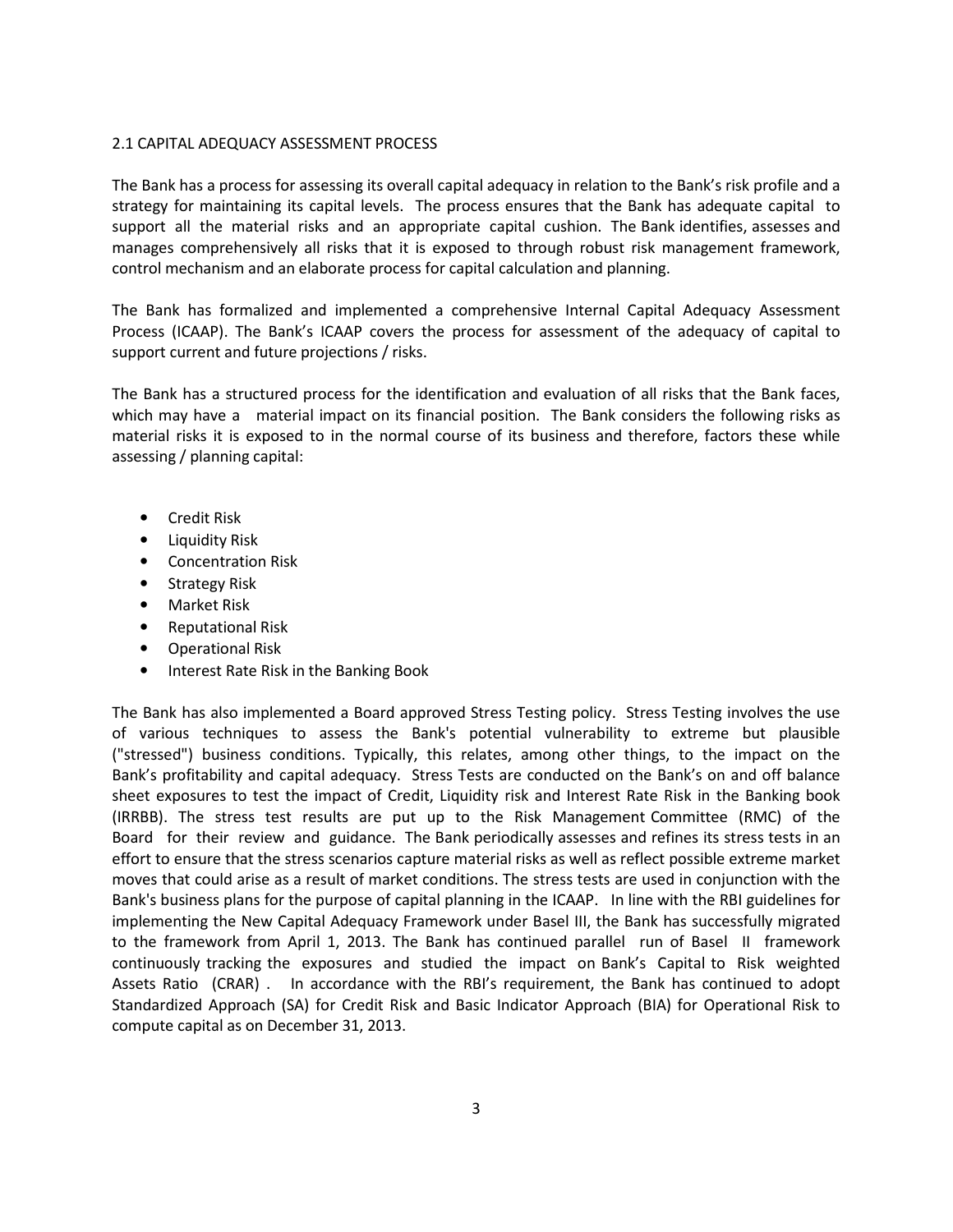Besides this, the Bank continues to apply the Standardized Duration Approach (SDA) for computing capital requirement for Market Risk. RBI has prescribed banks to maintain a minimum CRAR of 9% with regard to credit risk, market risk and operational risk.

## 2.2 CAPITAL ADEQUACY AS ON DECEMBER 31, 2013

The total Capital to Risk weighted Assets Ratio (CRAR) as per Basel III guide lines works to 12.50% as on December 31, 2013 (as against minimum regulatory requirement of 9%). The Tier I CRAR stands at 11.46%. The Bank has followed the RBI guidelines in force, to arrive at the eligible capital, risk weighted assets and CRAR.

Capital requirements for Credit Risk, Market Risk and Operational Risk:

Particulars as on December 31, 2013

|                                             | (Rs in crore) |
|---------------------------------------------|---------------|
| 1. Capital requirement for Credit Risk      | 1992.18       |
| -Portfolio subject to Standardized Approach | 1992.18       |
| -Securitization exposures                   | 0.00          |

| 2. Capital requirement for Market Risk            | 167.33 |
|---------------------------------------------------|--------|
| <b>Standardised Duration Approach</b>             |        |
| Interest Rate Risk                                | 117.40 |
| Foreign Exchange Risk (Including gold)<br>$\circ$ | 4.50   |
| <b>Equity Risk</b>                                | 45.43  |

| 3. Capital requirement for Operational Risk | 193.09 |
|---------------------------------------------|--------|
| Basic Indicator Approach                    |        |
|                                             |        |

| Total capital requirements at 9% $(1 + 2 + 3)$ | 2352.60 |
|------------------------------------------------|---------|
| Total capital                                  | 3266.23 |
| CRAR %                                         | 12.50 % |
| Tier-I CRAR %                                  | 11.46 % |

### 3. RISK EXPOSURE AND ASSESSMENT

The Bank is exposed to various types of risk such as Credit, Market, Operational, Liquidity, Interest Rate, Reputational, Legal and Strategic risk. The Bank has separate and independent Risk Management Department in place which oversees all types of risks in an integrated fashion.

The objective of risk management is to have optimum balance between risk and return. It entails the identification, measurement and management of risks across the various businesses of the Bank. Risk is managed through framework defined in policies approved by the Board of Directors and Supported by an independent risk management function which monitors and takes corrective action so that the Bank operates within its risk appetite. The risk management function attempts to anticipate vulnerabilities through quantitative or qualitative examination of the embedded risks in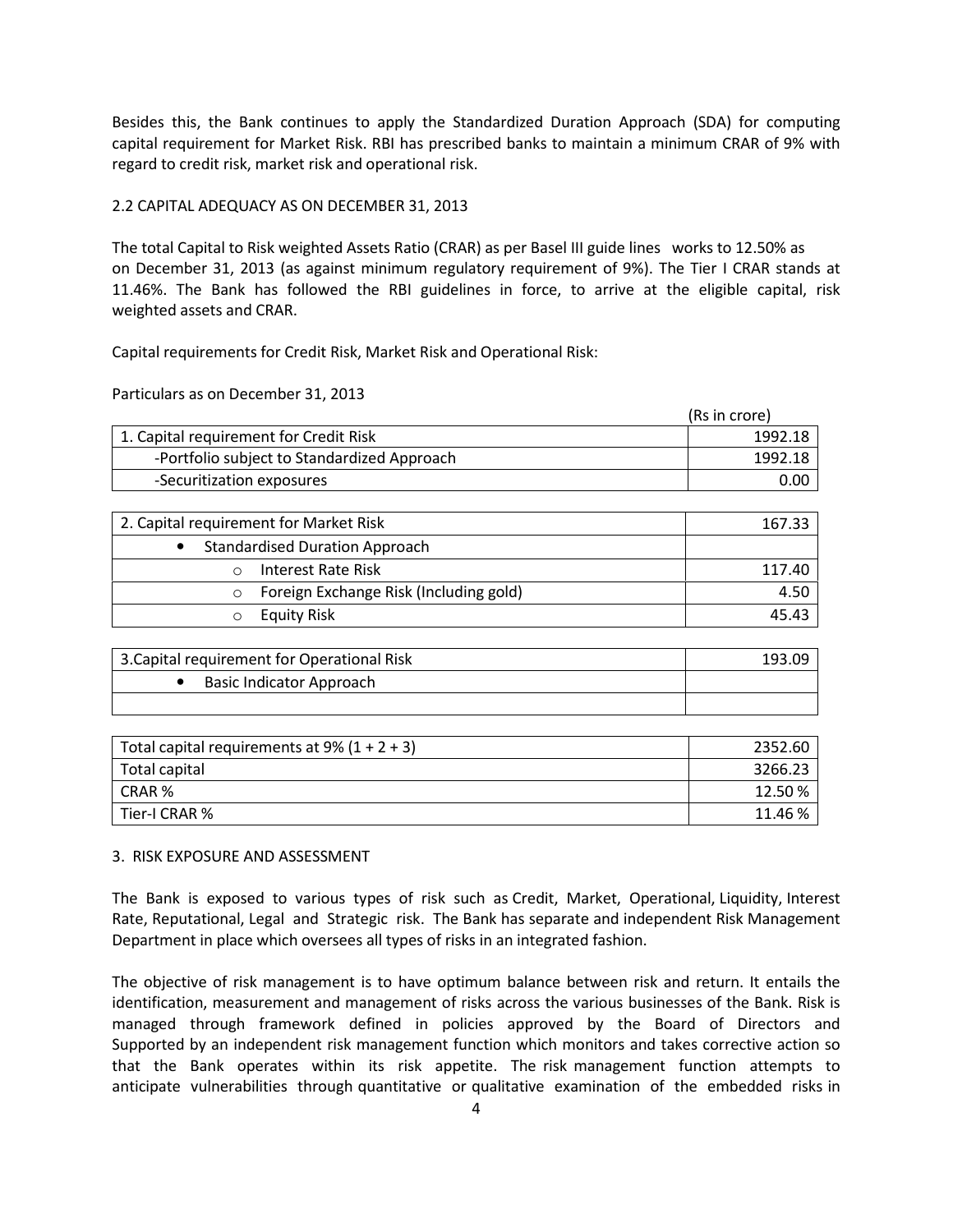various activities. The Bank continues to focus on refining and improving its risk management systems. In addition to ensuring compliance with regulatory requirements, the Bank has developed robust internal systems for assessing capital requirements keeping in view the business objectives.

The Board of Directors (BOD) approves the strategies and policies for Risk Management, based on recommendations of the Risk Management Committee (RMC) of the Board set up to focus upon risk management issues. The RMC reviews various aspects of risk arising from the businesses undertaken by the Bank. Operating level risk committees comprising of senior management viz. Asset Liability Management Committee (ALCO), the Operational Risk Management Committee (ORMC) and the Credit Risk Management Committee (CRMC) oversee specific risk areas. These committees in turn provide inputs for review by the Risk Management Committee (RMC).

## 3.1 Risk Management Committee (RMC) of the Board:

The Risk Management Committee of the Board is the primary tier to oversee implementation of Board approved strategies and policies, recommend setting up of tolerance limits wherever required, monitor implementation of strategies and policies, as well as adherence to prescribed tolerance limits etc. The RMC oversees the functioning of Executive level Committees for risk management.

### 3.2 Executive Level Committees:

At Executive Management level, the organizational responsibilities for implementing and monitoring Board approved strategies and policies and adhering to prescribed tolerance limits etc. are as under:

| Sr.No | Executive Level    | Committee Focus Area                                 | Chairman |  |
|-------|--------------------|------------------------------------------------------|----------|--|
|       |                    |                                                      |          |  |
|       | Liability<br>Asset | All aspects of Market Risk   Chief Operating Officer |          |  |
|       | Management         | Management, Monitoring &                             |          |  |
|       | Committee (ALCO)   | Control                                              |          |  |
|       | Risk<br>Management | All aspects of Credit<br>Risk                        | MD & CEO |  |
|       | Committee (CRMC)   | Management, Monitoring &                             |          |  |
|       |                    | Control                                              |          |  |

### 4. CREDIT RISK (DF 3)

4 (a) Credit risk is defined as the possibility of losses associated with diminution in the credit quality of borrowers or counterparties. In a bank's portfolio, losses stem from outright default due to inability or unwillingness of a customer or counterparty to meet commitments in relation to lending, trading, settlement and other financial transactions.

The Bank adopts the definition of 'past due' and 'impaired credits' (for accounting purposes) as defined by Reserve Bank of India under Income Recognition, Asset Classification and Provisioning (IRAC) norms.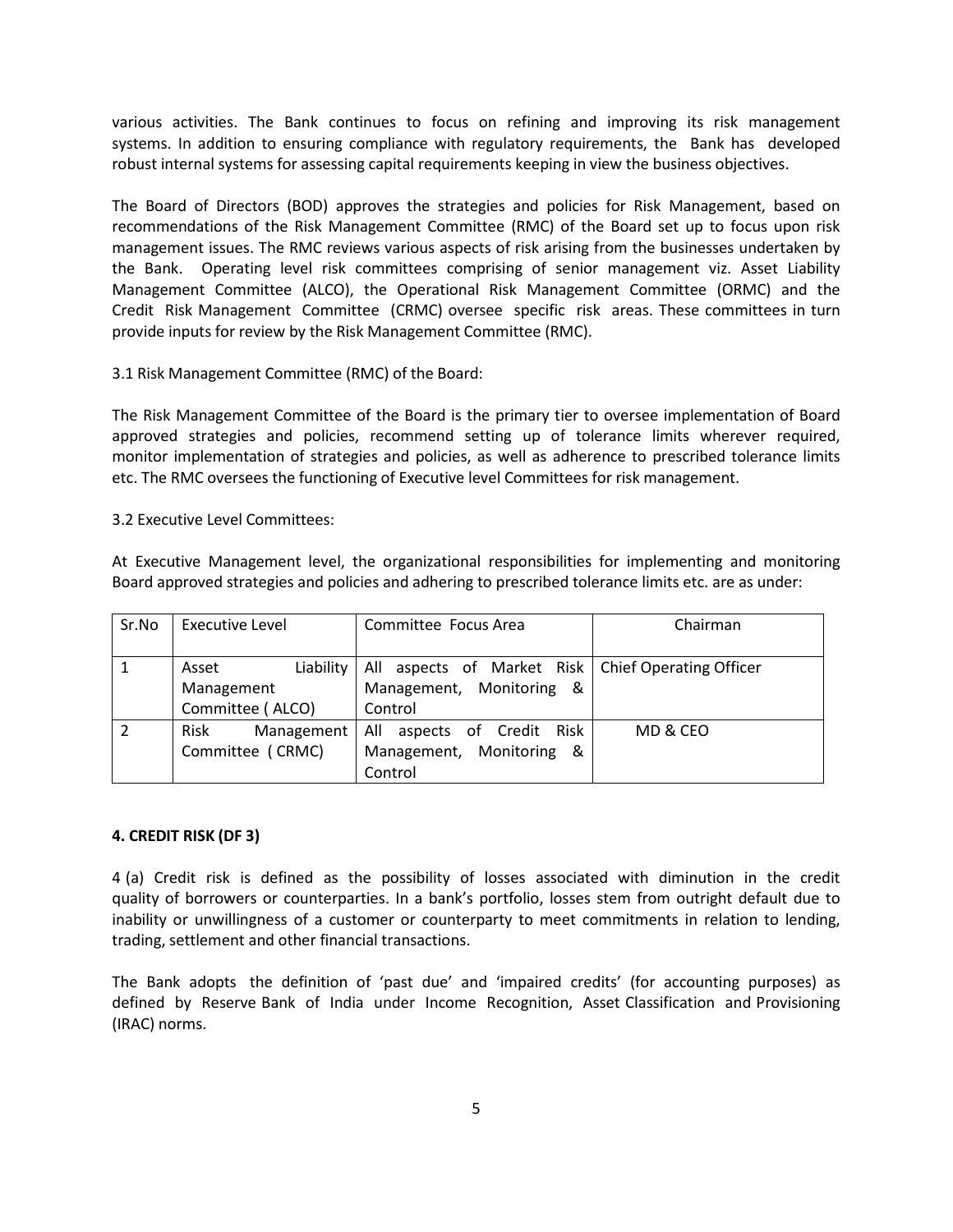## 4. a.i Credit Risk Management

Credit Risk Management Committee (CRMC) headed by MD & CEO is the top-level functional committee for managing credit risk. The committee is responsible for implementation of Credit Risk Management policy approved by the Bank's Board. The committee considers and takes decision necessary to manage and control credit risk within the overall quantitative prudential limits approved by the Bank's Board. The committee is entrusted with the responsibilities to formulate standards for presentation of credit proposals, financial covenant, rating standards and benchmarks. The committee also oversees compliance with Pillar II requirements under Basel II such as ICAAP and Stress Test.

The Bank adopts an integrated approach to credit risk management, which encompasses:

- Establishment and articulation of corporate priorities
- Institution and inculcation of an appropriate credit culture
- Determination of specific credit risk strategy and profile
- Implementation of appropriate credit risk controls
- Monitoring the effectiveness of credit risk controls

The Bank has implemented the Standardized approach for regulatory capital measurement for credit risk.

## 4.a.ii. Credit risk Strategy and Risk Profile:

The bank adopts a credit risk strategy and risk appetite, which is in line with its risk taking ability to ensure conservation and growth of shareholder funds, with a proper balance between risk and reward. Financial resources are allocated to optimize the risk reward ratio.

There is a clearly articulated definition of acceptable credit risk, based upon:

- Identification of target markets/segments
- Establishing of characteristics of desirable customers within the target market
- Assessing whether adequate resources are available to support the business
- Ensuring that all economic and regulatory requirements are complied with

 • Ensuring that the portfolio is consistent with the Bank's strategy and objectives especially in relation to risk concentration, maturity profile and liquidity management

The bank adopts a credit risk strategy and risk 4.a. iii Credit Risk Controls:

Credit risk controls focus on identification, measuring, monitoring and managing the assumed risks and include:

- A documented credit policy and credit risk management policy
- Approval process with delegated authorities
- Asset quality and risk rating system and its verification
- Effective loan disbursement mechanism to minimize the legal risk
- Effective loan administration to ensure past-due management and bad loan detection
- A loan review mechanism
- Portfolio management tools to manage portfolio risks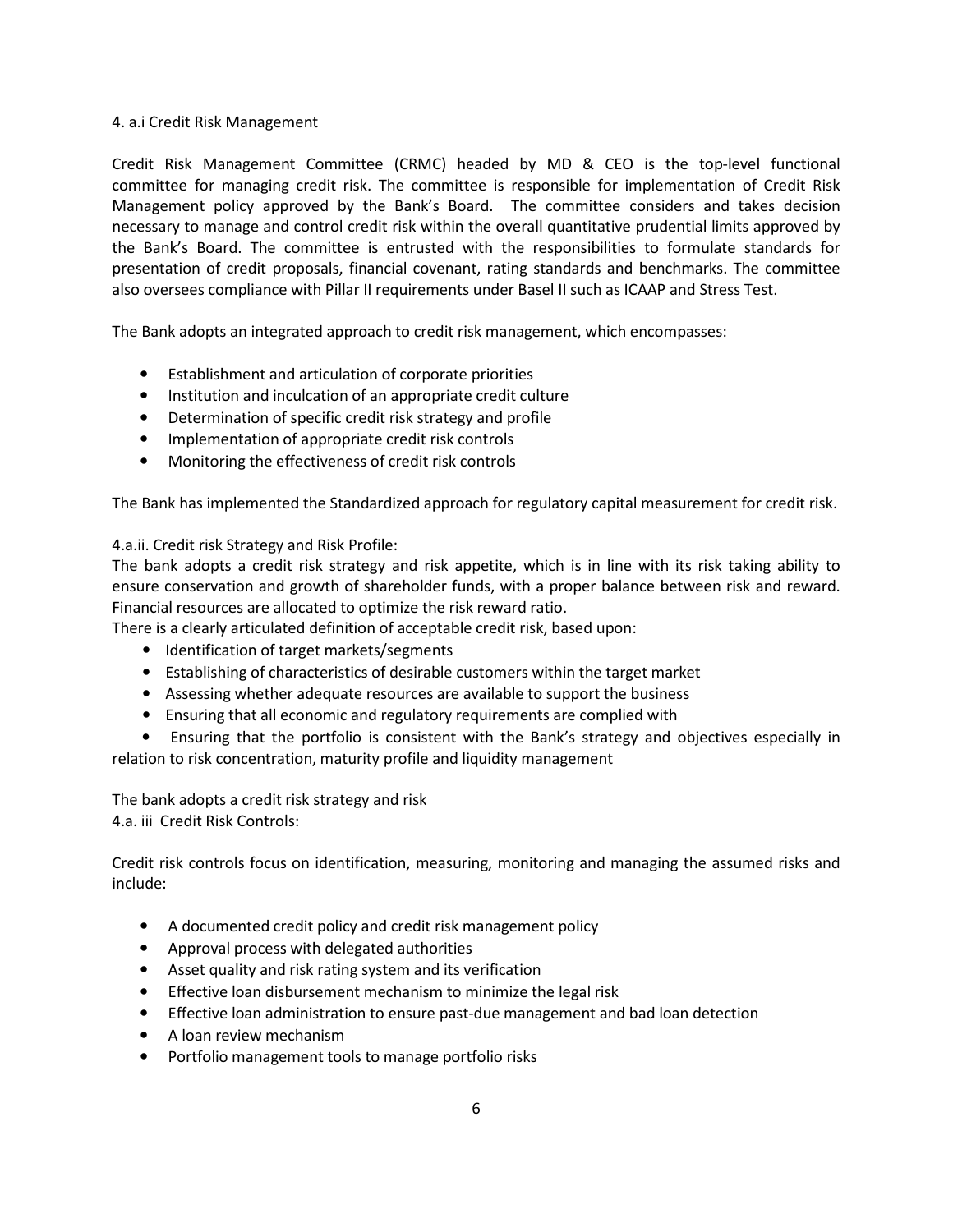Management of credit risk is at three levels:

Strategic or Portfolio level, so as to ensure that no single event can have a significant adverse impact.

Established credit policy to have a minimum standard for assuming risk

Reliance on the competence of trained staff to make sound credit decisions

The Bank relies upon formal and conventional risk assessment, viz.:

- The ability and willingness of borrowers to repay.
- Dependence primarily on cash flows for repayment with security taken to provide a secondary source of repayment.
- Quality of data and analysis thereof forms the basis of assessment and not external reputation or unsubstantiated beliefs.
- Rational assessment of probability of default and assessment of 'Worst Case Scenario'.
- Transparency and communication of all relevant facts (negative as well as positive) necessary for making an informed credit decision.
- Documentation of all assessment, rationale and decisions.
- Know Your Customers 'KYC' forms the bedrock of initiating and sustaining any relationship.

The Bank's selection of personnel and systems of rewarding performance is aligned to meet the Bank's stated key priorities. There is a commitment to training and upgrading of staff skills. Strong 'ownership' of exposures is encouraged, through rewards as well as strong accountability.

4 (b) Total gross credit risk exposure as on December 31, 2013:

| <b>Domestic</b><br>Category | Rs in Crore) |
|-----------------------------|--------------|
| Fund based                  | 33105.53     |
| Non fund based              | 3191.44      |
| Total                       | 36296.97     |

4 (c) Geographical Distribution of Credit:

|                        | <b>Rs in crore</b> |
|------------------------|--------------------|
| <b>STATE</b>           | <b>Fund Based</b>  |
| <b>ANDHRA PRADESH</b>  | 6702.05            |
| <b>CHANDIGARH - UT</b> | 32.18              |
| <b>CHATTISGARH</b>     | 10.09              |
| <b>DELHI</b>           | 2075.23            |
| <b>GOA</b>             | 22.32              |
| <b>GUJARAT</b>         | 1242.15            |
| <b>HARYANA</b>         | 152.62             |
| <b>JHARKHAND</b>       | 13.54              |
| KARNATAKA              | 1489.66            |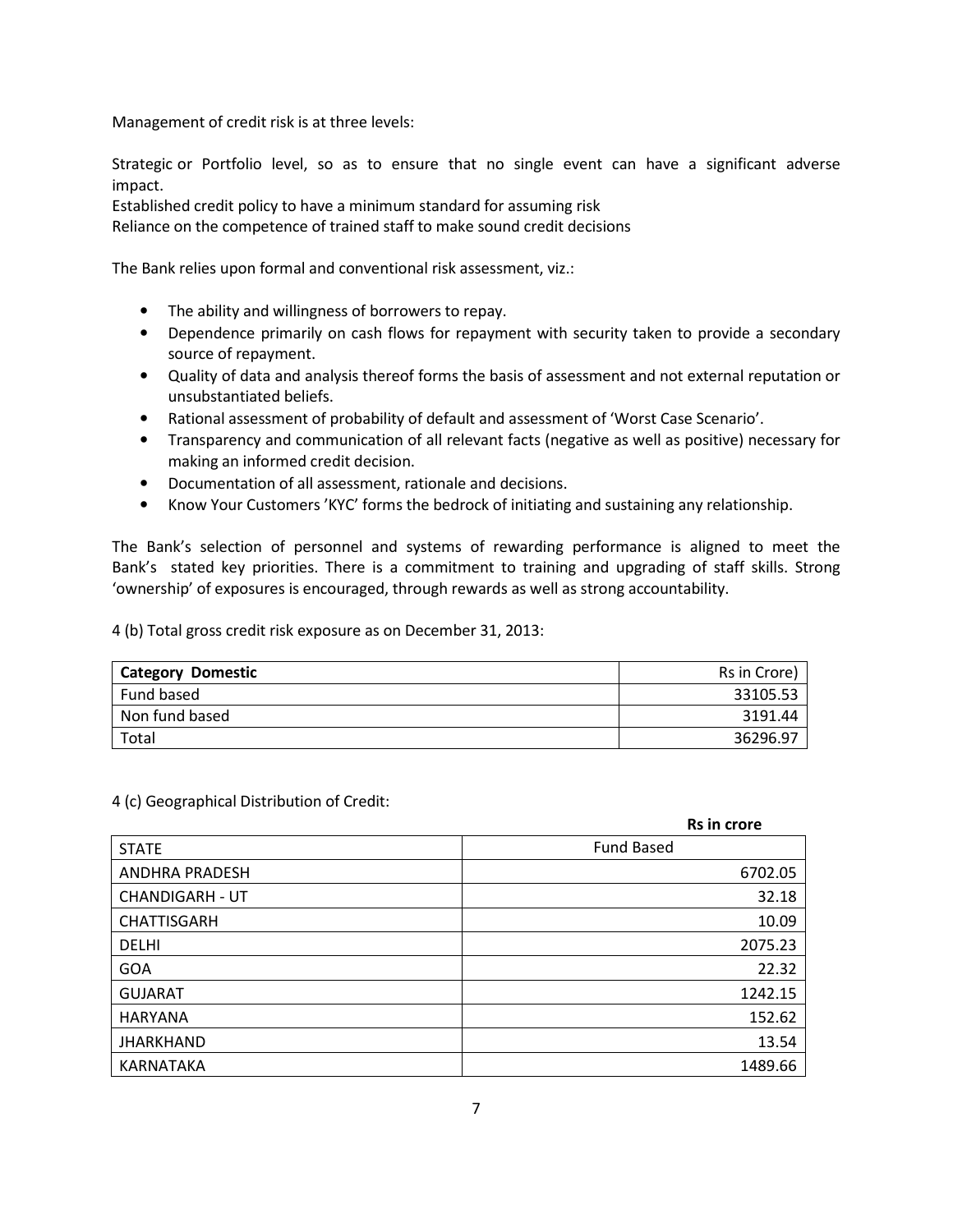| <b>KERALA</b>              | 282.14   |
|----------------------------|----------|
| M.P.                       | 107.64   |
| MAHARASHTRA                | 3695.37  |
| <b>ORISSA</b>              | 147.17   |
| PONDICHERY-UT              | 149.90   |
| <b>PUNJAB</b>              | 277.65   |
| RAJASTHAN                  | 124.88   |
| <b>TAMILNADU</b>           | 14936.83 |
| <b>UTTARPRADESH</b>        | 251.77   |
| <b>WEST-BENGAL</b>         | 1345.90  |
| <b>TOTAL FROM BRANCHES</b> | 33057.40 |
| <b>OFFICE</b>              | 45.60    |
| <b>TOTAL</b>               | 33105.53 |

Note:

- 1. Fund based credit exposure excludes Cash in hand, Balance with RBI, SLR investments shares, deposits placed with NABARD, SIDBI & NHB, Fixed and Other assets.
- 2. Non-fund based exposure includes outstanding Letter of Credit, Acceptances and Bank Guarantee exposures.

Exposures reported above include limits or outstanding whichever is higher, for other than term loans and NPAs. In case of terms loans and NPAs, the outstanding amount has been considered for this purpose.

4 (d) Industry wise distributions of exposures as on December 31, 2013:

(Rs.in crore)

| <b>Industry</b>                                        | <b>Exposures</b>  |          |
|--------------------------------------------------------|-------------------|----------|
|                                                        |                   | Non fund |
|                                                        | <b>Fund based</b> | based    |
| Construction                                           | 227.54            | 334.18   |
| All Engineering                                        | 413.48            | 381.47   |
| <b>Chemical &amp; Chemical Products</b>                | 748.72            | 94.87    |
| <b>Food Processing</b>                                 | 1081.01           | 250.15   |
| Basic Metal & Metal Products                           | 1448.78           | 137.55   |
| Infrastructure (including Energy & Telecommunications) | 3325.96           | 527.81   |
| <b>Textiles</b>                                        | 2224.38           | 60.06    |
| Rubber, Plastic & plastic Products                     | 178.96            | 8.20     |
| Gems & Jewellery                                       | 379.57            | 182.43   |
| <b>Cement &amp; Cement Products</b>                    | 94.18             | 9.34     |
| Petroleum, Coal Products & Nuclear fuels               | 31.14             | .05      |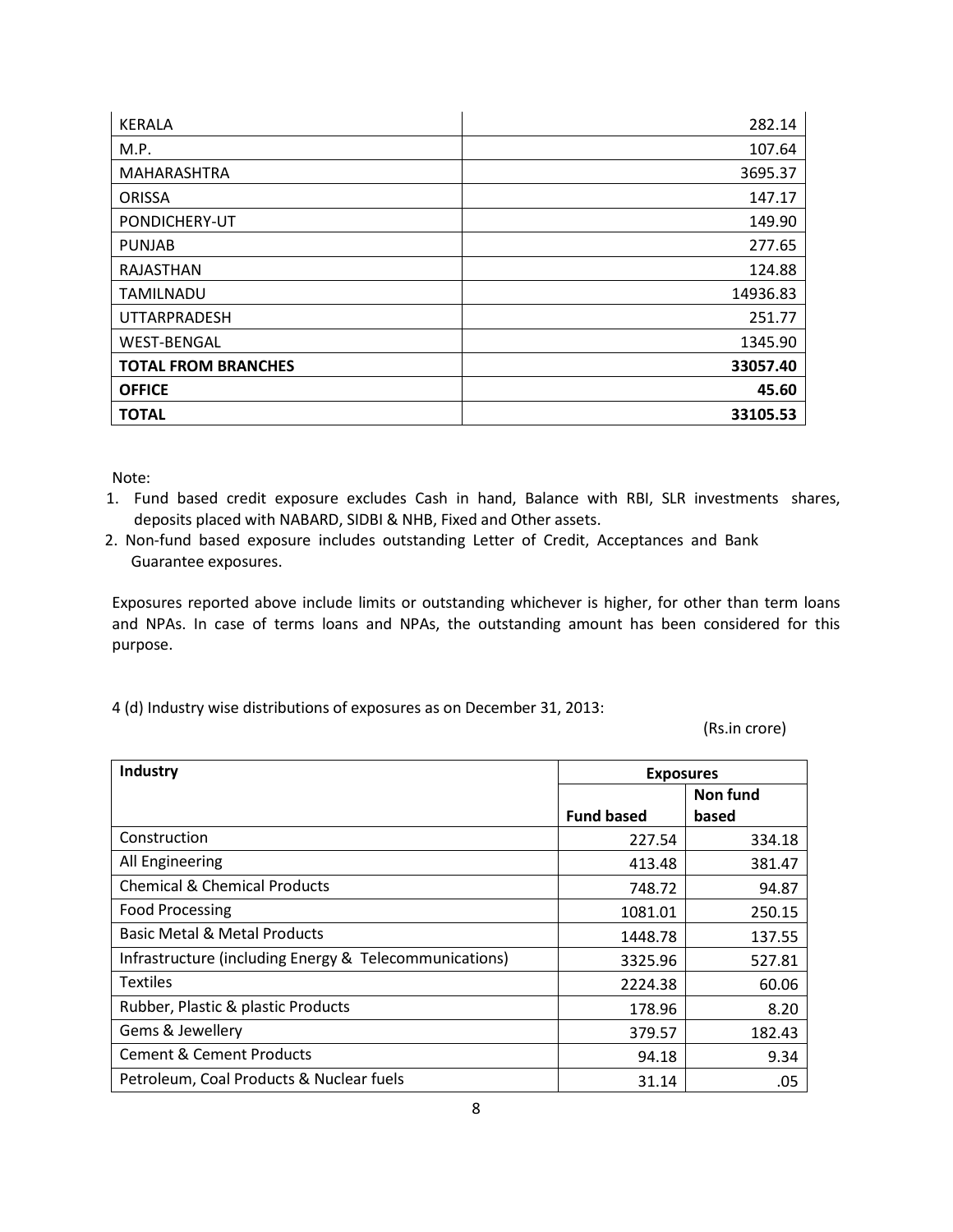| Beverages (Excl. Tea & Coffee) and Tobacco     | 90.21    | .13     |
|------------------------------------------------|----------|---------|
| Vehicles, Vehicle Parts & Transport Equipments | 322.88   | 117.16  |
| Leather & Leather Products                     | 4.74     | .81     |
| Wood & Wood Products                           | 183.99   | 117.48  |
| Paper & Paper Products                         | 70.87    | 1.86    |
| Glass & Glass ware                             | 6.28     | 0.28    |
| Mining & Quarrying                             | 187.88   | 24.93   |
| <b>Other Industries</b>                        | 549.06   | 40.97   |
| <b>Others</b>                                  | 21535.92 | 901.71  |
| <b>Total Exposure</b>                          | 33105.53 | 3191.44 |

Note : Others includes Housing loans of Rs.1449 crore and Gold loans of Rs.8071 crore, Retail Business loans , Loan against term deposits, Vehicle loans, Personal & Consumer loans and Staff loans.

4 (e) Residual contractual maturity breakdowns of assets \* as on December 31, 2013:

| Assets                       | Day 1        | Day 2<br>Τо<br>Day 7 | Day 8<br>Τo<br><b>Day 14</b> | <b>Day 15</b><br><b>To Day</b><br>28 | Over <sub>28</sub><br>days To<br><b>Months</b> | Over <sub>3</sub><br><b>Months</b><br>To 6<br><b>Months</b> | Over <sub>6</sub><br><b>Months</b><br>To 1<br>Year | Over 1<br>To 3<br>Years | Over <sub>3</sub><br>Years<br>To 5<br>Years | Over <sub>5</sub><br><b>Years</b> | <b>Total</b> |
|------------------------------|--------------|----------------------|------------------------------|--------------------------------------|------------------------------------------------|-------------------------------------------------------------|----------------------------------------------------|-------------------------|---------------------------------------------|-----------------------------------|--------------|
| Cash                         | 426.9        | 0                    | 0                            | 0                                    | 0                                              | 0                                                           | 0                                                  | 0                       | 0                                           | 0                                 | 426.9        |
| Balanced<br>with RBI         | 113.71       | 26.71                | 14.86                        | 32.41                                | 248.47                                         | 194.7                                                       | 348.31                                             | 260.46                  | 170.64                                      | 418.46                            | 1,828.73     |
| Balance with<br>other banks  | 60.19        | $\mathbf 0$          | 0                            | 0                                    | 0                                              | 0                                                           | 0                                                  | 6.69                    | 0                                           | 0                                 | 66.88        |
| Investments                  | 2,377.85     | 206.59               | 86.42                        | 188.46                               | 1,444.80                                       | 1,133.38                                                    | 2,055.37                                           | 2,020.40                | 1,366.41                                    | 2,531.39                          | 13,411.07    |
| Advances -<br>Performing     | 2,379.19     | 271.63               | 244.19                       | 757.65                               | 3,090.12                                       | 2,889.29                                                    | 5,708.04                                           | 11,809.69               | 2,619.28                                    | 2,851.53                          | 32,620.60    |
| NPA (Gross)<br>Including NPI | $\mathbf{0}$ | $\mathbf 0$          | 0                            | 0                                    | 0                                              | 0                                                           | 0                                                  | 0                       | 123.16                                      | 364.58                            | 487.74       |
| <b>Fixed Assets</b>          | 0            | $\mathbf 0$          | 0                            | 0                                    | 0                                              | 0                                                           | 0                                                  | 0                       | 0                                           | 359.28                            | 359.28       |
| <b>Other Assets</b>          | 625.64       | 32.75                | 32.75                        | 0                                    | 0                                              | 0                                                           | 0                                                  | 0                       | 0                                           | 835.15                            | 1,526.30     |
| Total                        | 5,983.48     | 537.68               | 378.23                       | 978.51                               | 4,783.39                                       | 4,217.37                                                    | 8,111.72                                           | 14,097.24               | 4,279.48                                    | 7,360.39                          | 50,727.49    |

(Rs in crore)

\* As per ALM guidelines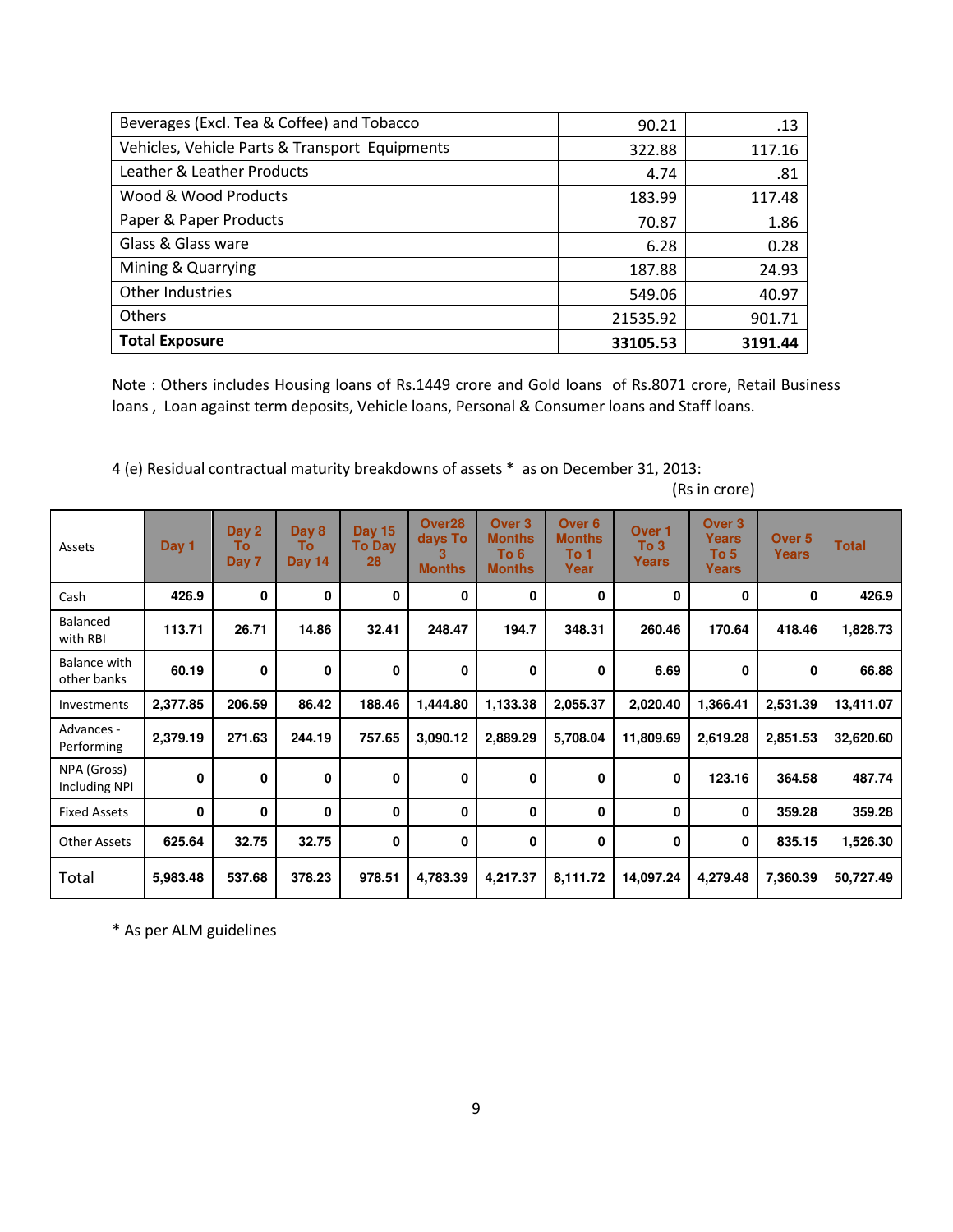# Advances and Provisions:

| (f) Gross NPA                |          |
|------------------------------|----------|
| Particulars as on 31.12.2013 | In crore |
| i. Substandard               | 123.16   |
| ii. Doubtful 1               | 146.31   |
| iii. Doubtful 2              | 6.33     |
| Iv Doubtful 3                | 15.50    |
| v. Loss                      | 193.63   |
| <b>Total</b>                 | 484.93   |

| g) Net NPAs | 158.15 |
|-------------|--------|
|             |        |

| (h) NPA Ratios                   |       |
|----------------------------------|-------|
| Gross NPAs to gross advances (%) | 1.47% |
| NPAs to Net Advances (%)         | 0.48% |

| (i) Movement of NPAs(Gross)     |        |
|---------------------------------|--------|
| i. Opening balance              | 285.86 |
| ii. Additions during the year   | 255.61 |
| iii. Reductions during the year | 56.54  |
| iv. Closing balance             | 484.93 |

| (i) Movement of provisions for NPAs (excluding provision on Standard Assets |       |        |
|-----------------------------------------------------------------------------|-------|--------|
| i. Opening balance                                                          |       | 151.50 |
| ii. Provision made during the year                                          | $(+)$ | 161.54 |
| iii. Write-off / write-back of excess provisions                            | ( – ) | 12.86  |
| iv. Closing balance                                                         |       |        |

| (k) Amount of Non-Performing Investments                     | 2.81 |
|--------------------------------------------------------------|------|
| (I) Amount of provisions held for non-performing investments | 2.81 |

| (m) Movement of depreciation on investments                     |       |        |
|-----------------------------------------------------------------|-------|--------|
| i. Opening balance                                              |       | 27.52  |
| ii. Add: Provision made during the year                         | (+)   | 130.00 |
| Less: Write-off/ write-back of excess provision during the year |       |        |
| (including depreciation utilized on the sale of securities)     | $(-)$ | 45.12  |
| iv. Closing balance                                             |       | 112.40 |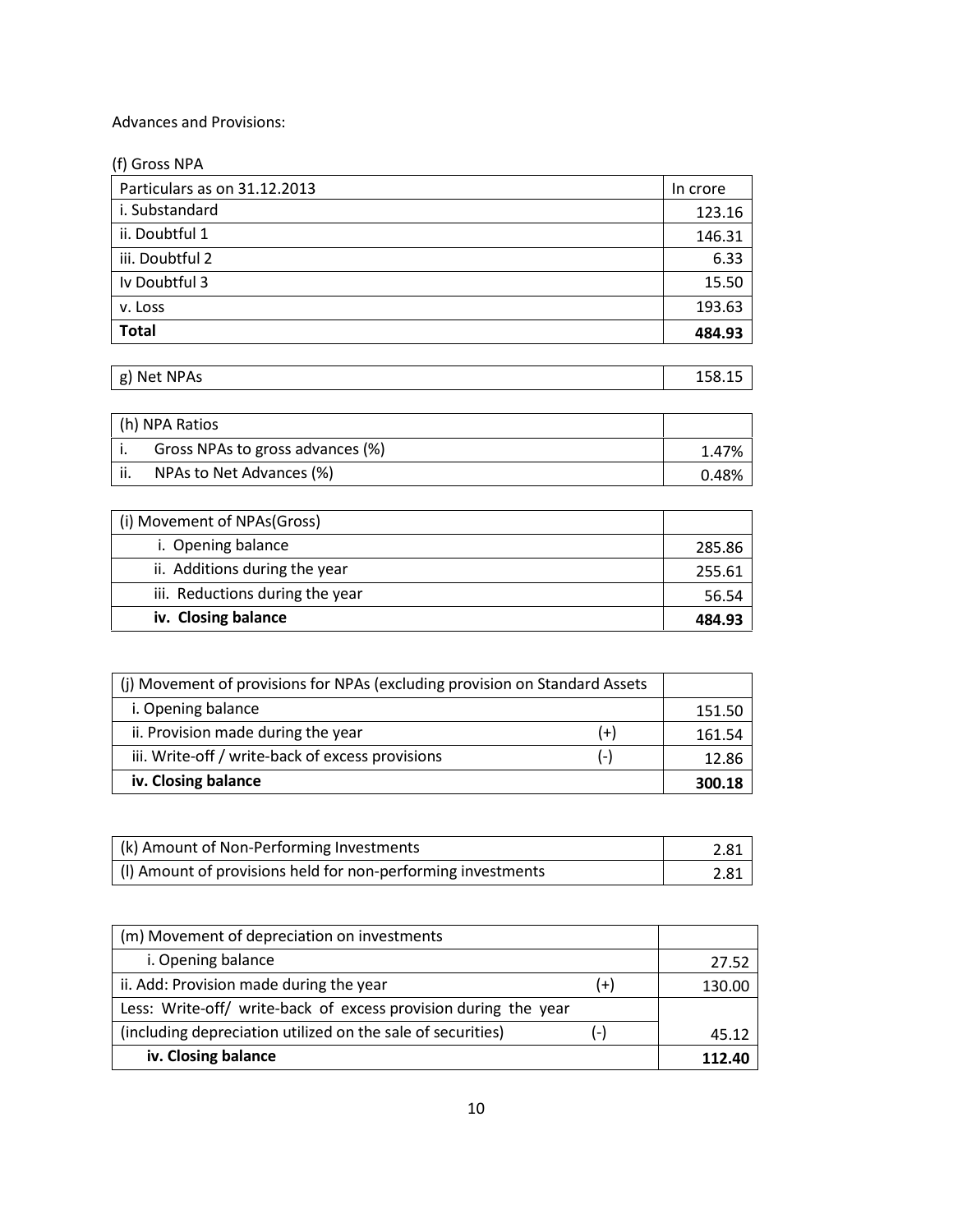## 5. CREDIT RISK: Disclosures for portfolio subject to the Standardized Approach (DF 4)

5 (a) The Bank has used the ratings of the following domestic external credit rating agencies for the purpose of risk weighting their claims on the domestic entities for capital adequacy purpose:

 i. CRISIL Ltd ii. CARE iii. ICRA Limited iv India Ratings v Brickwork vi SMERA

5 (b) A description of the process used to transfer public issuer ratings onto comparable assets in the banking book:

Bank has used short term ratings for assets with maturity up to one year and long-term ratings for assets maturing after one year as accorded by the approved external credit rating agencies. Bank has not cherry picked ratings. Bank has not used one rating of a CRA (Credit Rating Agency) for one exposure and another CRA's rating for another exposure on the same counterparty unless only one rating is available for a given exposure.

Notwithstanding the repayable on demand condition, cash credit exposures have been subjected to Long-term rating.

If an issuer has a long term external credit rating that warrants RW (Risk Weight) of 150%, all unrated exposures on the same issuer whether long or short is assigned the same 150% RW unless mitigated by recognized Credit Risk Mitigation (CRM) techniques.

Bank has used only solicited rating from the recognized CRAs. In case the issuer has multiple ratings from CRAs, the Bank has a policy of choosing (if there are two ratings) lower rating.

Where RW associated with the rating by a CRA for a specific investment instrument is lower than one corresponding to unrated exposure, but the Bank's exposure is not in that instrument but some other debt, the RW for the rated exposure has been applied to Bank's unrated exposure provided the latter ranks pari-passu or senior to the specific rated exposure and the maturity of Bank's claim is not later than the rated exposure.

If either the issuer or a single issue has been rated warranting RW equal or higher than unrated claim, a claim on the same issuer which is unrated but ranks pari-passu or junior to the rated exposure has been assigned the same RW as the rated exposure.

No recognition of CRM technique has been taken into account in respect of a rated exposure if that has already been factored by the CRA while carrying out the rating.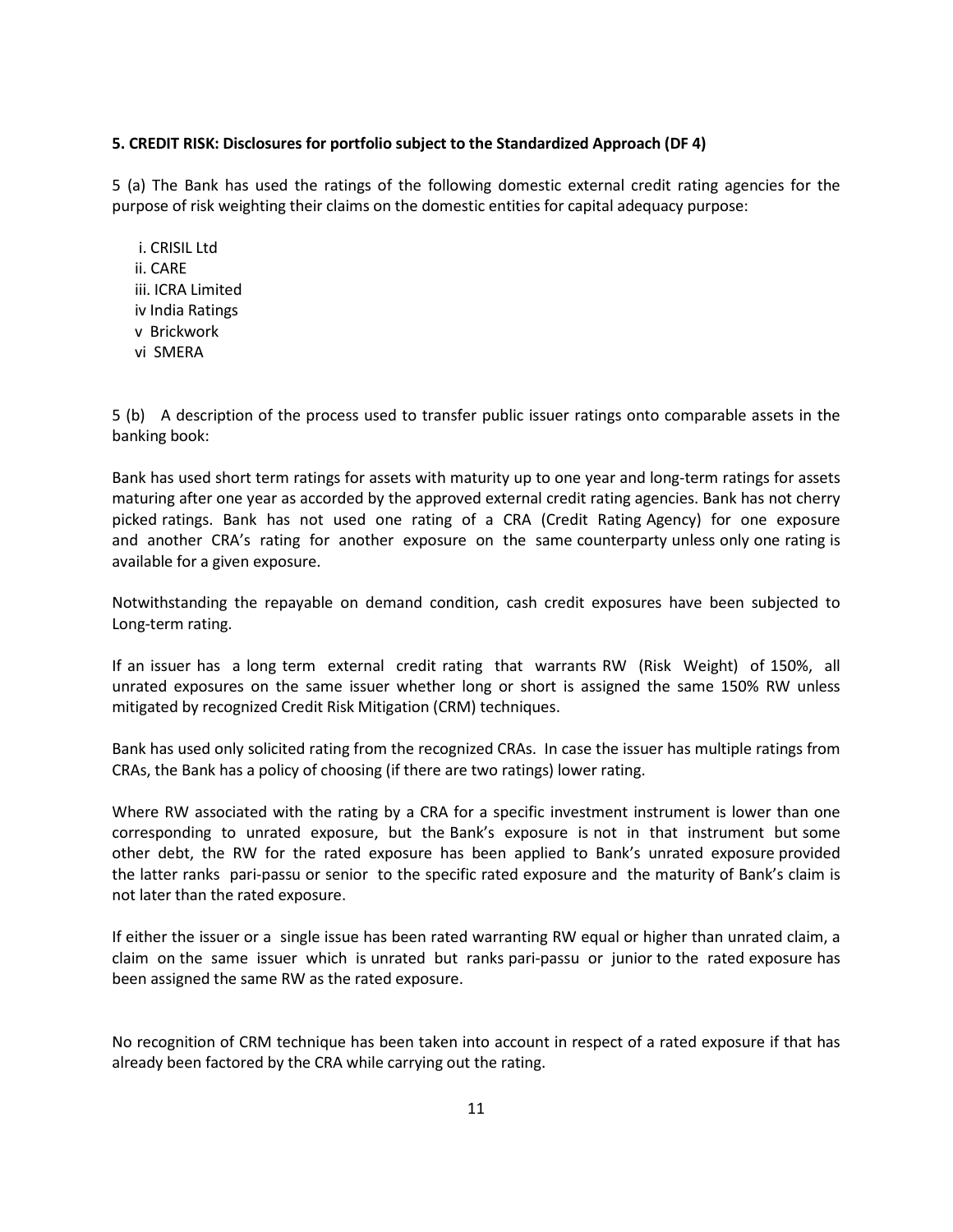For exposure amounts after risk mitigation subject to the standardized approach, amount of the Bank's outstanding (rated and unrated) in the following three major risk buckets as well as those that are deducted as on December 31, 2013 are as follows:

|                            |                   | (Rs in crore)  |
|----------------------------|-------------------|----------------|
| <b>Particulars</b>         | <b>Fund Based</b> | Non Fund Based |
| Below 100% risk weight     | 7473.56           | 23.68          |
| 100% risk weight           | 6975.63           | 2620.89        |
| More than 100% risk weight | 5041.61           |                |
| <b>Total</b>               | 19490.80          | 2644.57        |

### 6. CREDIT RISK MITIGATION: Disclosures for Standardized Approach (DF 5)

6 (a) The Bank has adopted Credit Risk Mitigation (CRM) Techniques and Collateral Management (CM) guidelines issued by RBI under Master circular – Prudential guidelines on capital Adequacy and Market Discipline – New Capital Adequacy Framework (NCAF).

The Bank has utilized credit risk mitigation in the case of Bank's own deposits, Kisan Vikas Patra, LIC Policies, National Saving Certificate and gold, wherever the collateral is identifiable, marketable and enforceable and complies with RBI requirements. Sovereign exposures and Sovereign guaranteed exposures are risk weighted as per RBI directives.

The general principles applicable for use of credit risk mitigation techniques are as under:

- i.No transaction in which Credit Risk Mitigation (CRM) techniques are used has been assigned higher capital requirement than as otherwise identical transaction where such techniques are not used
- ii.The Bank has taken care to see that effects of CRM are not double counted. To ensure this no additional supervisory recognition of CRM for regulatory capital purposes are made available on claims for which an issue-specific rating is used that already reflects that CRM.
- iii.Principal-only ratings will not be allowed within the CRM framework. The rating should cover Principal and interest.

The Bank has, therefore, put in place robust procedures and processes to control these risks, including strategy, consideration of the underlying credit, valuation, policies and procedures systems, control of Roll-off risks, and management of concentration risk arising from the use of CRM techniques and its Interaction with the Bank's overall credit risk profile.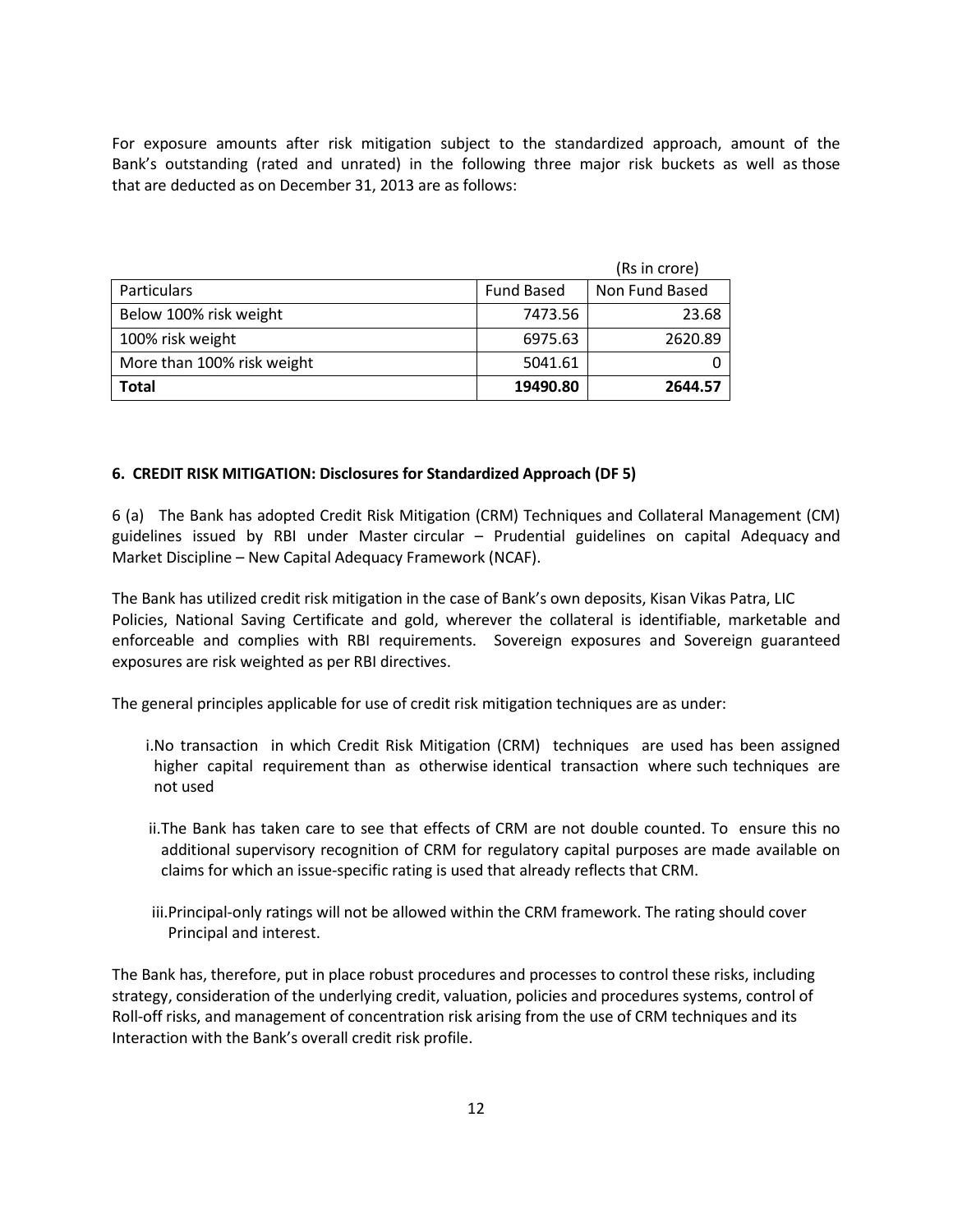6 (b) Eligible Financial Collateral:

The following eligible collateral instruments are used for recognition in the comprehensive approach:

- i. Cash (as well as certificates of deposit or comparable instruments, including fixed deposit receipts, issued by the bank) on deposit with the bank which is incurring the counterparty exposure.
- ii. Gold: Gold would include both bullion and jewellery.
- iii. Securities issued by Central and State Governments
- iv. Kisan Vikas Patra and National Savings Certificates
- v. Life insurance policies with a declared surrender value of an insurance company which is regulated by an insurance sector regulator.
- vi. Debt securities rated by a chosen Credit Rating Agency in respect of which the banks should be sufficiently confident about the market liquidity where these are either:
	- a) Attracting 100 per cent or lesser risk weight i.e. rated at least BBB (-), when issued by public sector entities and other entities (including banks and Primary Dealers); or
	- b) Attracting 100 per cent or lesser risk weight i.e. rated at least PR3/ P3/F3/A3 for short- term debt instruments.
- vii) Debt securities not rated by a chosen Credit Rating Agency in respect of which the banks should be sufficiently confident about the market liquidity where these are:
	- a) Issued by a bank
	- b) Listed on a recognized exchange
	- c) Classified as senior debt
	- d) all rated issues of the same seniority by the issuing bank are rated at least BBB(-) or CARE A3/ CRISIL A3/ India Ratings and Research Private Limited (India Ratings) A3/ICRA A3/Brickwork A3/SMERA A3 by a chosen Credit Rating Agency; and
	- e) the bank holding the securities as collateral has no information to suggest that the issue justifies a rating below BBB(-) or CARE A3/ CRISIL A3/ India Ratings and Research Private Limited (India Ratings) A3/ICRA A3/Brickwork A3/SMERA A3 (as applicable) and;
	- f) Banks should be sufficiently confident about the market liquidity of the security
- viii) Units of Mutual Funds regulated by the securities regulator of the jurisdiction of the bank's Operation mutual funds where:

a. Price for the units is publicly quoted daily i.e., where the daily NAV is available in public domain; and

b. Mutual fund is limited to investing in the instruments listed in this paragraph.

6(c) Total exposure covered by guarantees/credit derivatives - Nil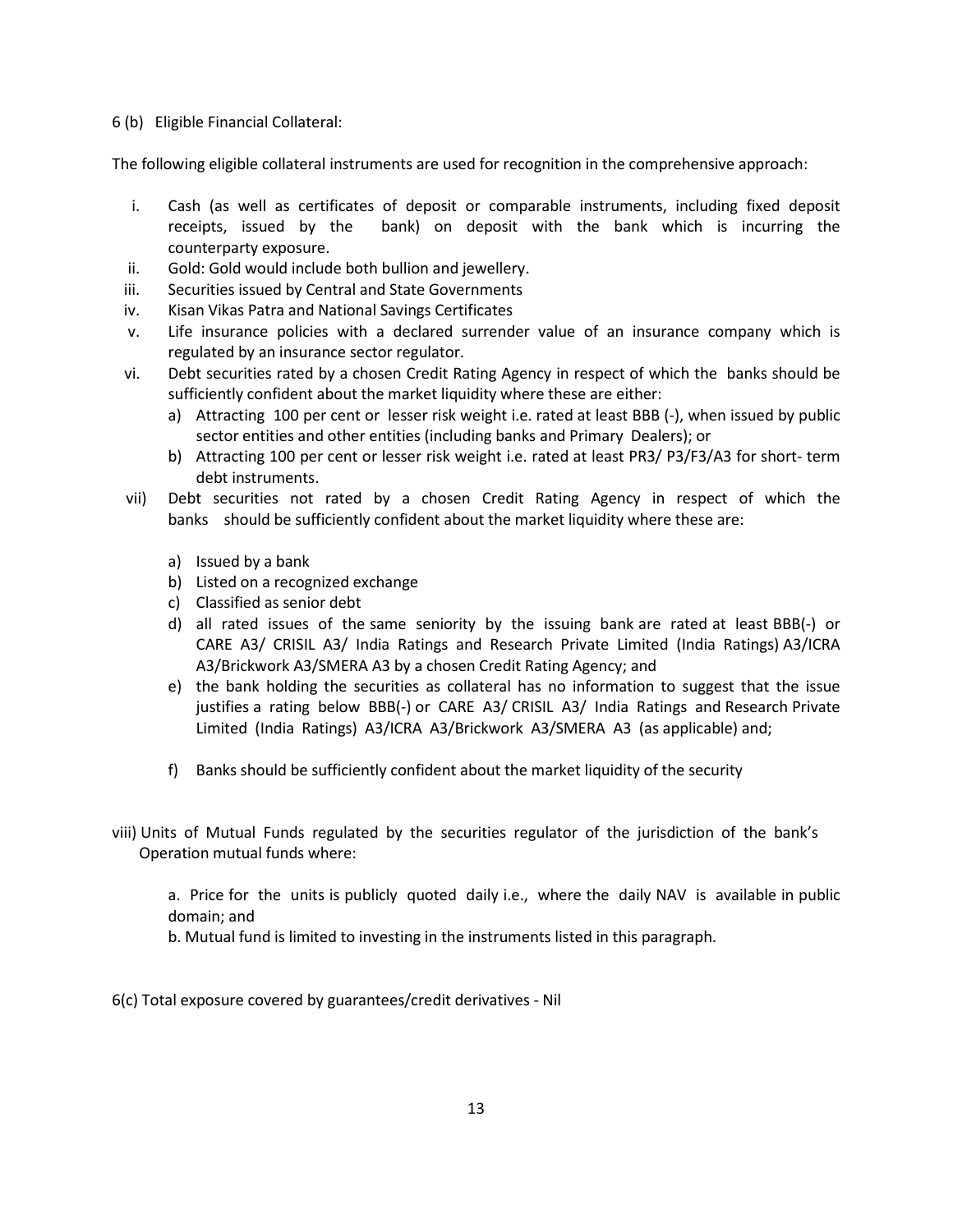# 7. SECURITIZATION EXPOSURES (DF 6)

As per RBI guidelines on Securitization exposure, investments by banks in securitized assets, representing loans to various categories of priority sector, except 'others' category, are eligible for classification under respective categories of priority sector lending (PSL) depending on the underlying assets.

As on December 31, 2013 the Bank does not have any securitization exposure as originator.

# 8. MARKET RISK IN TRADING BOOK (DF 7)

Market risk refers to the uncertainty of future earnings resulting from changes in interest rates, foreign exchange rates, market prices and volatilities. The Bank assumes market risk in its lending and deposit taking businesses and in its investment activities, including position taking and trading. The market risk is managed in accordance with the investment policies, which are approved by the Board. These policies ensure that operations in securities, foreign exchange and derivatives are conducted in accordance with sound and acceptable business practices and are as per the extant regulatory guidelines, laws governing transactions in financial securities and the financial environment. Market Risk in Trading Book is assessed as per the Standardized Duration approach. The capital charge for Held for Trading (HFT) and Available for Sale (AFS) portfolios is computed as per Reserve Bank of India prudential guidelines.

Market risk management objectives:

The objectives of market risk management are as follows:

- Management of liquidity
- Management of interest rate risk and exchange rate risk.
- Proper classification and valuation of investment portfolio
- Adequate and proper reporting of investments and derivative products
- Compliance with regulatory requirements

Structure and organization of the market risk management function:

The ALCO is the focal point for placing various notes/ reports with regard to liquidity risks.

Strategies and processes:

To comply with the regulatory guidelines and to have independent control groups there is clear functional separation of:

- Trading (Front office)
- Monitoring and control (Middle office) and
- Settlements (Back office)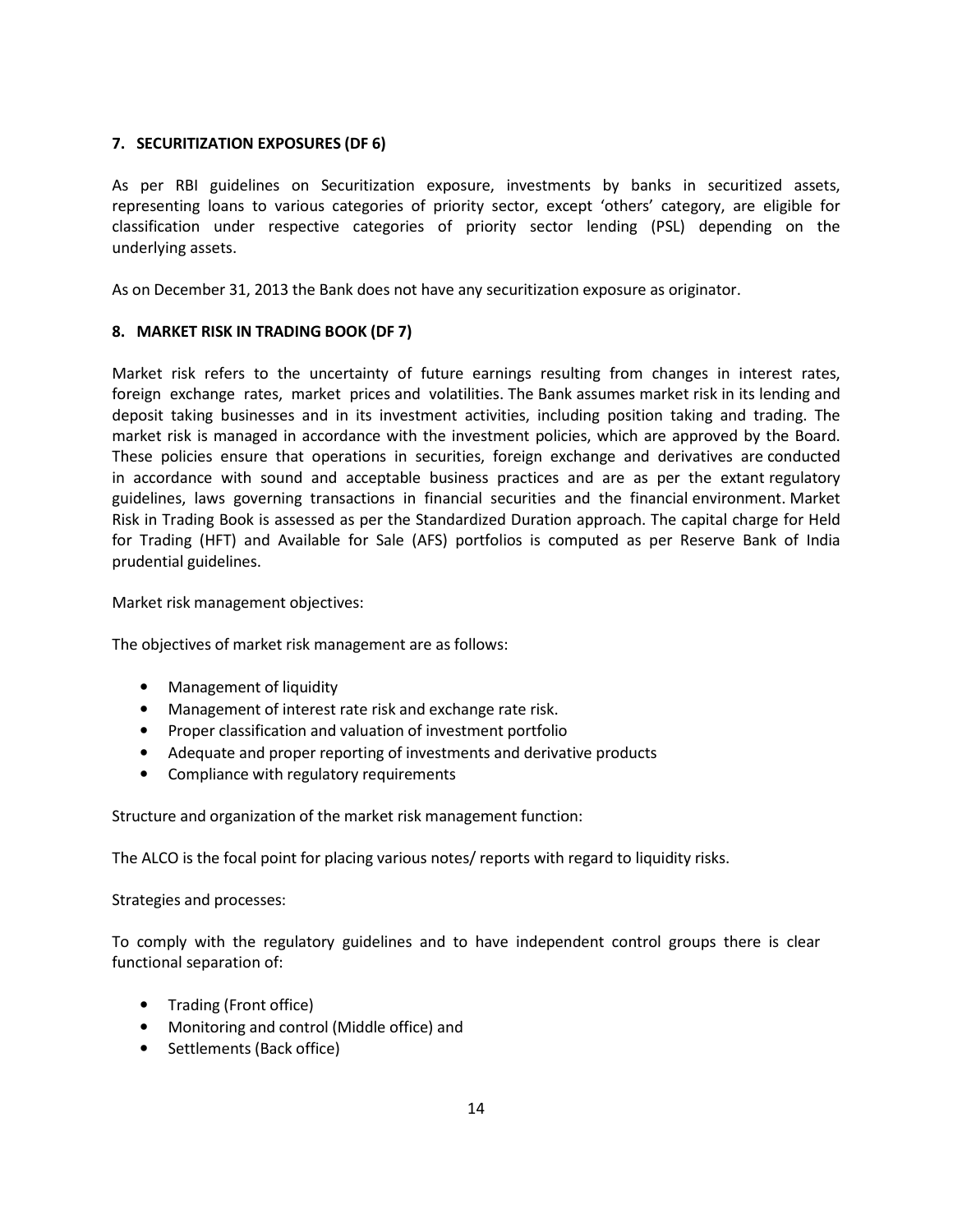The strategy/guidelines for controlling market risk include:

- Direct involvement of experienced line management
- Stringent controls and limits
- Strict segregation of front, middle and back office duties
- Comprehensive periodical reporting of positions
- Regular independent reviews of all controls and limits
- Rigorous testing and auditing of all pricing, trading and risk management

The scope and nature of risk reporting and measurement systems:

Reporting - The Bank periodically reports on the various investments and their related risk measures to the senior management and the committees of the Board. The Bank also periodically reports to its regulator in compliance with regulatory requirements.

Measurement - The Bank has devised various risk metrics for measuring market risk. These are reported to Asset Liability Management Committee. Some of the risk metrics adopted by the Bank for monitoring its risks are Value-at-Risk, Earnings at Risk, Modified Duration, Stop Loss limits amongst others.

| Particulars As on December 31, 2013    | (Rs in crore) |
|----------------------------------------|---------------|
| Capital requirements for market risk   |               |
| Interest Rate Risk                     | 117.40        |
| Foreign Exchange Risk (Including gold) | 4.50          |
| <b>Equity Risk</b>                     | 45.43         |
| Capital requirement for Market Risk    | 167.33        |

### 9. OPERATIONAL RISK (DF 8)

Operational risk is defined as the risk of loss resulting from inadequate or failed internal processes, people and systems or from external events. Operational risk includes legal risk but excludes strategic and reputational risk.

The Bank has put in place a Board approved Operational Risk Management Policy which outlines overall framework for management of Operational Risk. The bank is also conducting risk and control self assessment excises (RCSA).

The Bank manages Operational Risk by way of adopting best practices in processes as well as Products. Utmost importance is given on communication and understanding of processes at transactional level and compliance to same are monitored through effective internal audits.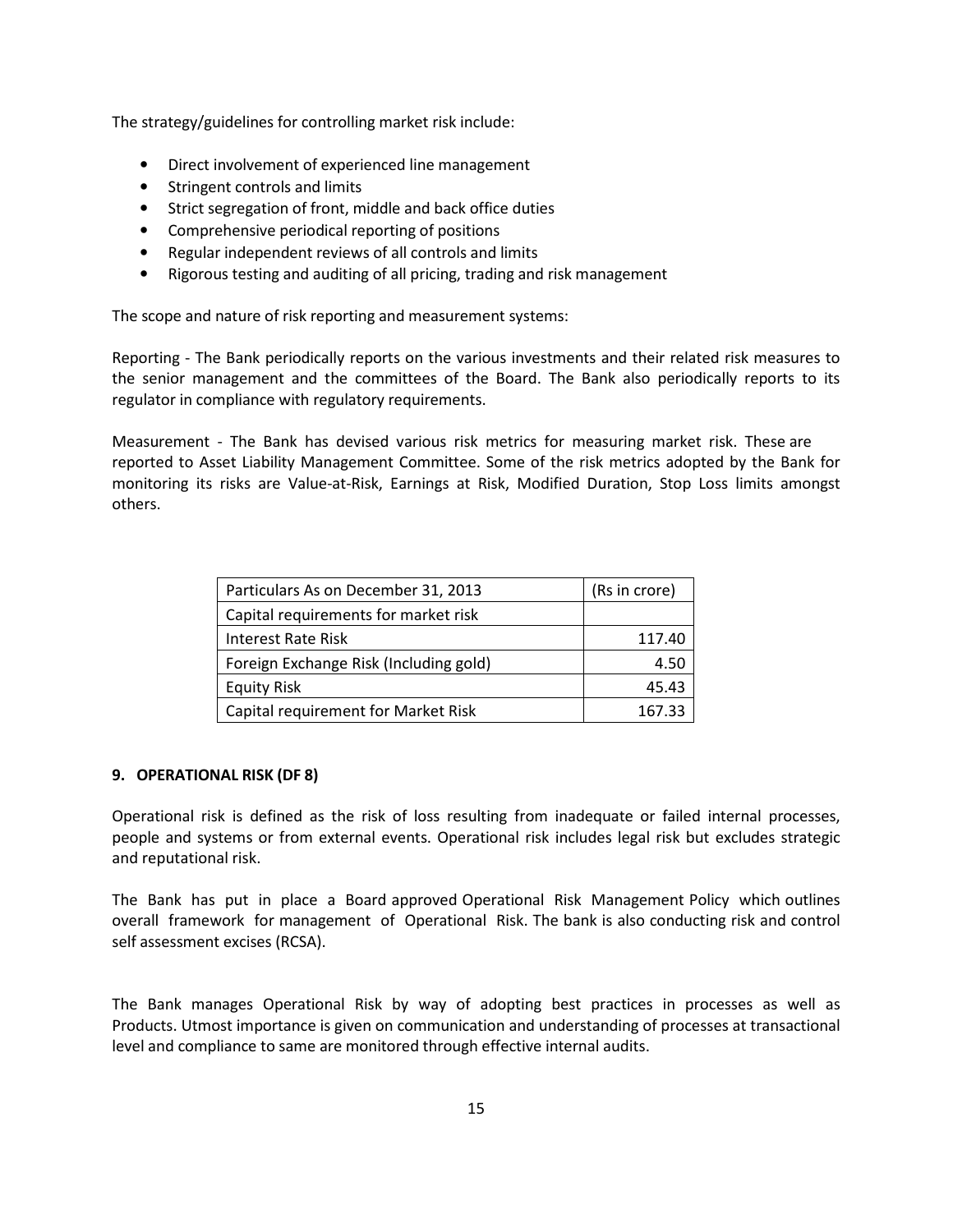The Bank understands the criticality of business continuity in the event of any undesirable/ unforeseen incident and has put in place an exhaustive Business Continuity Plan (BCP) in place which is subject to periodic drills. The Bank has robust Information Technology set up with Disaster Recovery (DR) site for critical functions and backups. Further there is a strict adherence to Information Security Policy across the Bank.

As per the mandate from RBI, the Bank is following the Basic Indicator Approach (BIA) for Assessment of Operational Risk Capital. The Bank is taking quantitative and qualitative steps in view of moving towards advanced approaches as prescribed by RBI.

Capital requirement for operational risk as per Basic Indicator Approach (BIA) as on December 31, 2013 is Rs 193.09 crores.

## 10. INTEREST RATE RISK IN BANKING BOOK (DF 9)

Interest Rate Risk in the Banking Book (IRRBB):

Interest rate risk is the potential change in Net Interest Income (NII) or Economic Value of Equity (Balance Sheet impact), caused by unexpected changes in market interest rates. Since NII or Net Interest Margin (NIM) of Bank is dependent on the movements of interest rates, any mismatches or gaps in the cash-flows on re-pricing dates exposes Bank's NII or NIM to interest rate risk. Interest Rate Risk in Banking Book results from an unavoidable position or gap arising from Bank's normal day to day business by holding assets and liabilities in different maturities and different re-pricing dates.

Risk management framework and monitoring:

The Board of the Bank, through Asset liability Management Committee , has overall responsibility for management of risks and it sets limits and policies for management of liquidity risk, market risk including foreign exchange, interest rate and equity risk. The Asset Liability Management Committee (ALCO), a strategic decision making body constituted by Board, headed by Chief Operating Officer and comprising of senior executives of the Bank is responsible for deciding the mix and maturity profile of the assets and liabilities, recommendation of risk policies, setting up of prudential limits to manage the risks and ensuring compliance with the limits set by the Board. The ALM policy of the Bank includes the prudential limits on interest rate risk, liquidity risk, foreign exchange risk and equity risk.

Risk Management Department is responsible for monitoring the limits laid down in the ALM Policy through various reports.

Risk measurement and reporting framework:

As a part of its regular activities, ALCO manages the impact of the interest rate risk in banking book, through various limits, reports and tools such as interest rate sensitive gaps, Earnings at risk analysis, duration gap analysis, stress testing, etc. detailed as follows: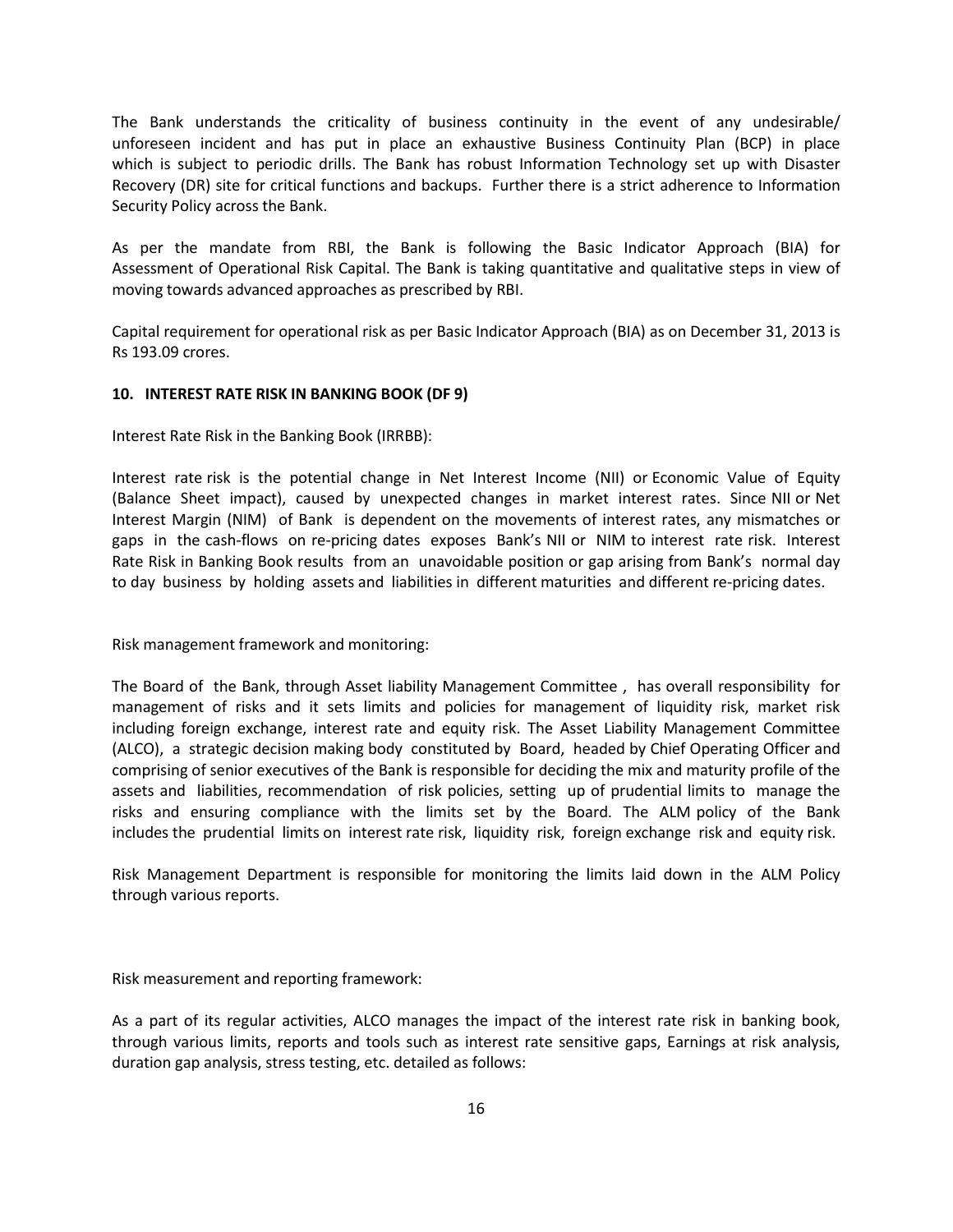Interest rate sensitivity gap:

The interest rate gap risk, at any given date, is the risk arising from the mismatches in the assets & liabilities over the different time intervals. These mismatches or gaps are arrived at after matching rate sensitive assets and rate sensitive liabilities in the particular time bucket taking into account all assets and liabilities (including off Balance Sheet exposure). The rate sensitive assets and liabilities are grouped in the buckets as per the residual maturity or re-pricing date, whichever is earlier and is reported on monthly basis. The gap indicates whether net interest income is positively or negatively impacted by a change in interest rates and the magnitude of the gap approximates the change in net interest income for any given interest rate shift. Limits are fixed on individual gaps.

Earnings at Risk Analysis (EaR):

The gaps in the report indicates whether the Bank is in a position to benefit from rising interest rates by having a positive gap (RSA > RSL) or whether it is in a position to benefit from declining interest rates by a negative gap (RSL >RSA). The Bank monitors the Earnings at Risk on NII for 2% change in interest rates on the open periodic gaps.

Stress testing:

The Bank measures the impact on NIM/ EAR after taking into account various possible movement in Interest rates across tenor and impact on the earnings is calculated for each of these scenarios.

Duration gap analysis:

Movement in the interest rates also have a long-term impact on the market value of equity of the Bank, as the economic value of the Bank's assets, liabilities and off-Balance Sheet positions get affected. Duration is a measure of interest rate sensitivity of assets, liabilities and also equity. It may be defined as the percentage change in the market value of an asset or liability (or equity) for a given change in interest rates. Thus Duration Gap Analys is measures by how much the market value of equity of a firm would change for the possible change in the interest rates.

The following tables show the impact on NII and economic value of equity for a given change in the interest rates. The impact is calculated assuming parallel shifts in the yield curve across all time buckets.

i) Impact on NII:

Changes in interest rates (in bps)

|            |       | (Rs in crore) |
|------------|-------|---------------|
| Currency   | 100   | 200           |
| <b>INR</b> | 81.05 | 162.10        |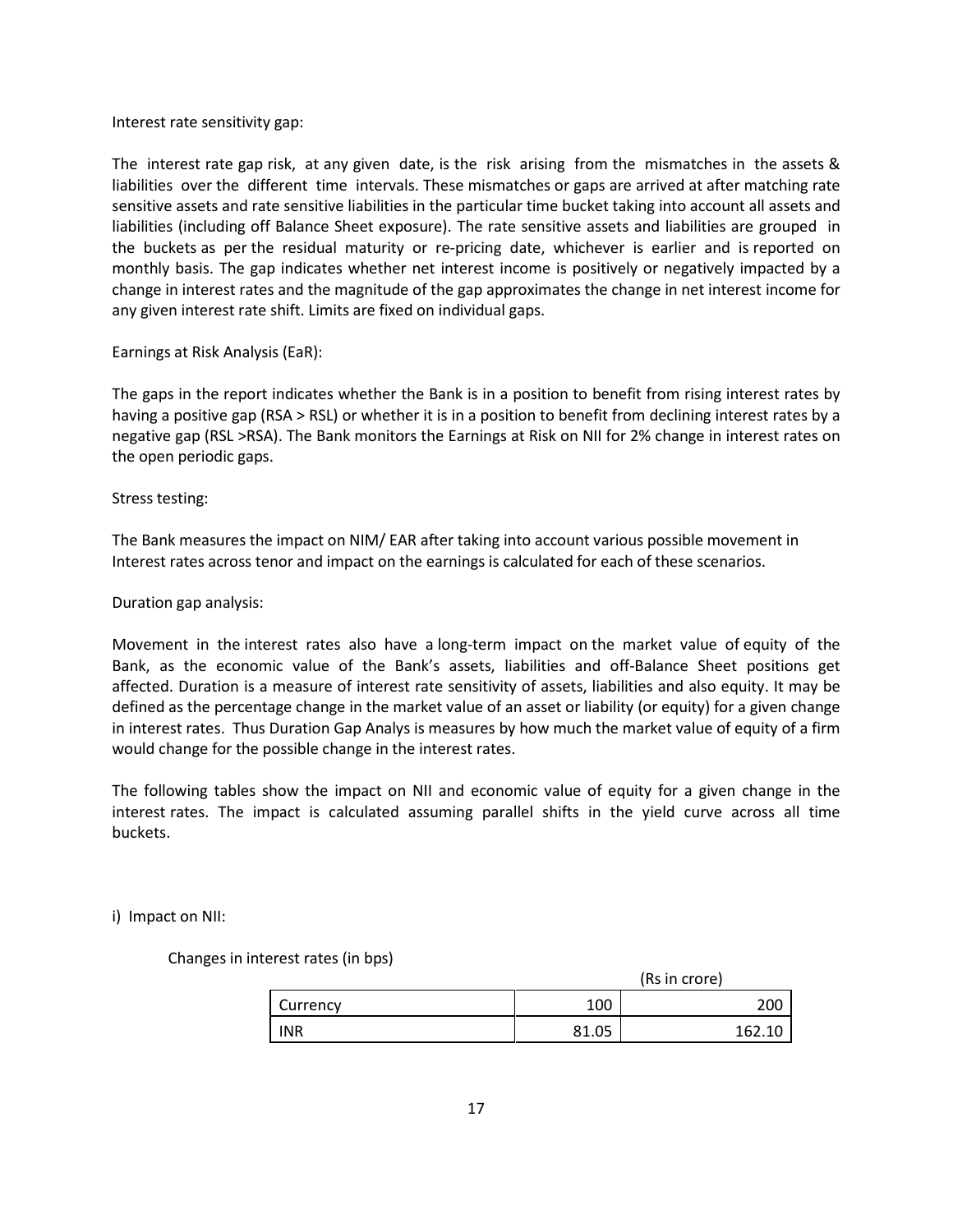ii) Impact on economic value of equity:

Changes in interest rates (in bps)

|            |       | (Rs in crore) |
|------------|-------|---------------|
| Currency   | 100   | 200           |
| <b>INR</b> | 61.56 |               |

\* No major exposure in foreign currencies

# 11. General disclosures for exposures related to counter party credit risk (DF 10)

## Counterparty exposure

Counterparty credit risk in case of derivative contracts arises from the forward contracts. The Subsequent credit risk exposures depend on the value of underlying market factors (e.g., interest rates and foreign exchange rates), which can be volatile and uncertain in nature. The Bank does not enter into derivative transactions other than forward transactions.

## Credit limits:

The credit limit for counterparty bank is fixed based on their financial performance as per the latest audited financials. Various financial parameters such as NPA ratios, liquidity ratios, etc are taken into consideration while assigning the limit. Credit exposure is monitored to ensure it does not exceed the approved credit limit.

### Credit exposures on forward contracts

The Bank enters into the forward contracts in the normal course of business for positioning and arbitrage purposes, as well as for its own risk management needs, including mitigation of interest rate and foreign currency risk. Derivative exposures are calculated according to the current exposures method.

Credit exposure as on December 31, 2013 (Rs in crore)

|                   | Notional | positive<br>Gross      | fair   Potential Future   Total | Credit   |
|-------------------|----------|------------------------|---------------------------------|----------|
|                   | Amount   | value of the contracts | l Exposure                      | Exposure |
| Forward contracts | 6887.10  | 6112.78                | 122.25                          | 6235.04  |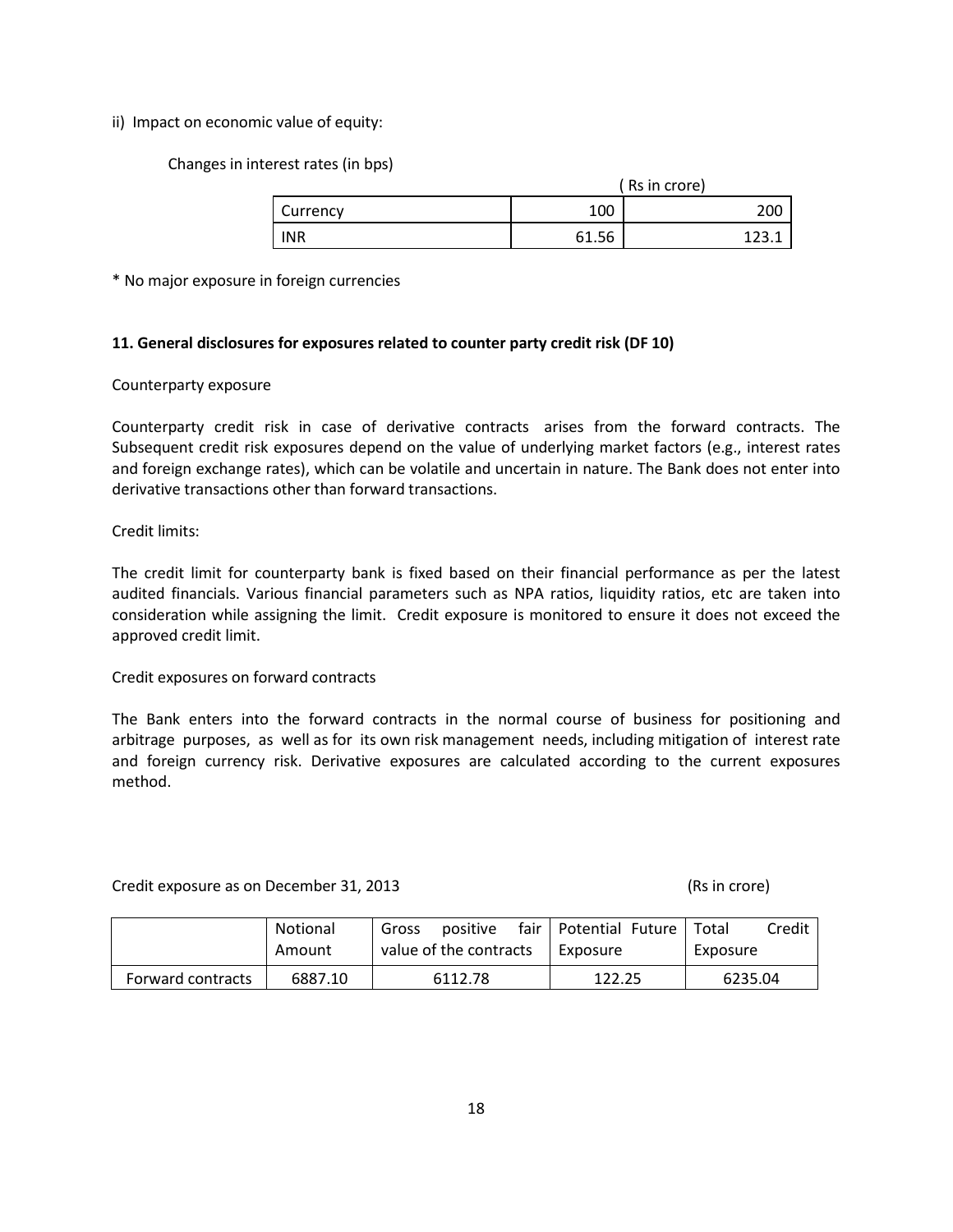# 12. Composition of Capital (DF 11)

(Rs in crore)

|              | <b>Common Equity Tier 1 capital: instruments and reserves</b>                                                                                                                                                                    |         | Ref No |
|--------------|----------------------------------------------------------------------------------------------------------------------------------------------------------------------------------------------------------------------------------|---------|--------|
| $\mathbf{1}$ | Directly issued qualifying common share capital plus related stock<br>surplus (share premium)                                                                                                                                    | 660.32  |        |
| 2            | Retained earnings                                                                                                                                                                                                                |         |        |
| 3            | Accumulated other comprehensive income (and other reserves)                                                                                                                                                                      | 2423.71 |        |
| 4            | Directly issued capital şubject to phase out from CET1 (only applicable to non-<br>joint stock companies <sup>1</sup> )                                                                                                          |         |        |
| 5            | Common share capital issued by subsidiaries and held by third parties                                                                                                                                                            |         |        |
| 6            | <b>Common Equity Tier 1 capital before regulatory adjustments</b>                                                                                                                                                                | 3084.03 |        |
|              | <b>Common Equity Tier 1 capital: regulatory adjustments</b>                                                                                                                                                                      |         |        |
| 7            | Prudential valuation adjustments                                                                                                                                                                                                 |         |        |
| 8            | Goodwill (net of related tax liability)                                                                                                                                                                                          |         |        |
| 9            | Intangibles (net of related tax liability)                                                                                                                                                                                       |         |        |
| 10           | Deferred tax assets <sup>2</sup>                                                                                                                                                                                                 | 9.28    |        |
| 11           | Cash-flow hedge reserve                                                                                                                                                                                                          |         |        |
| 12           | Shortfall of provisions to expected losses                                                                                                                                                                                       |         |        |
| 13           | Securitisation gain on sale                                                                                                                                                                                                      |         |        |
| 14           | Gains and losses due to changes in own credit risk on fair valued<br>liabilities                                                                                                                                                 |         |        |
| 15           | Defined-benefit pension fund net assets                                                                                                                                                                                          |         |        |
| 16           | Investments in own shares (if not already netted off paid-up capital on<br>reported balance sheet)                                                                                                                               |         |        |
| 17           | Reciprocal cross-holdings in common equity                                                                                                                                                                                       | 9.10    |        |
| 18           | Investments in the capital of banking, financial and insurance entities that<br>are outside the scope of regulatory consolidation, net of eligible                                                                               |         |        |
|              | short positions, where the bank does not own more than 10% of the                                                                                                                                                                |         |        |
| 19           | Significant investments in the common stock of banking, financial and<br>insurance entities that are outside the scope of regulatory consolidation, net<br>of eligible short positions (amount above 10% threshold) <sup>3</sup> |         |        |
| 20           | Mortgage servicing rights <sup>4</sup> (amount above 10% threshold)                                                                                                                                                              |         |        |
| 21           | Deferred tax assets arising from temporary differences <sup>5</sup><br>(amount<br>above 10% threshold, net of related tax liability)                                                                                             |         |        |
| 22           | Amount exceeding the 15% threshold <sup>b</sup>                                                                                                                                                                                  |         |        |
| 23           | of which: significant investments in the common stock of<br>financial entities                                                                                                                                                   |         |        |
| 24           | of which: mortgage servicing rights                                                                                                                                                                                              |         |        |
| 25           | of which: deferred tax assets arising from temporary differences                                                                                                                                                                 |         |        |
| 26           | National specific regulatory adjustments <sup>7</sup> (26a+26b+26c+26d)                                                                                                                                                          | 21.13   |        |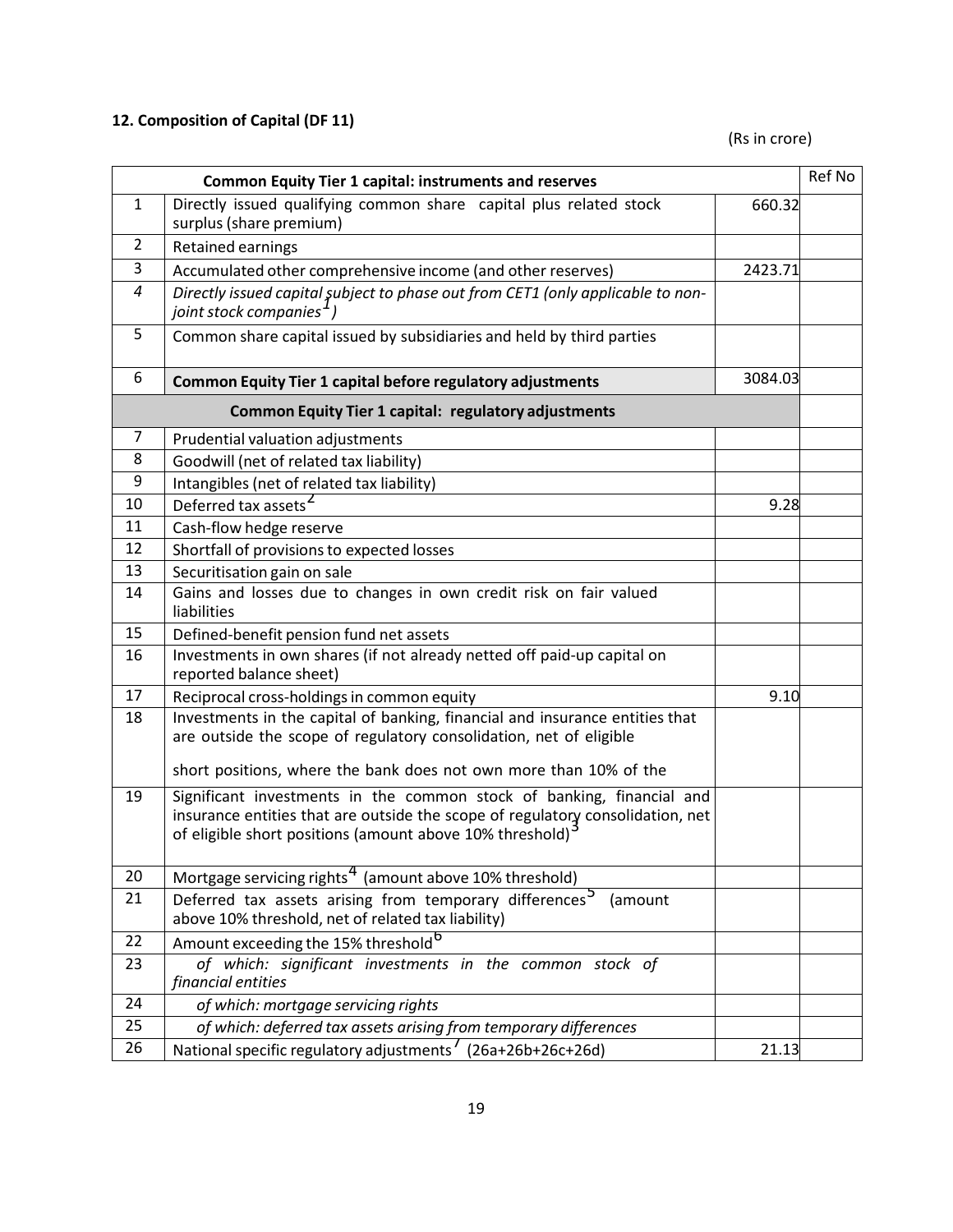| 26a             | of which: Investments in the equity capital of unconsolidated                                                                    |         |  |
|-----------------|----------------------------------------------------------------------------------------------------------------------------------|---------|--|
|                 | insurance subsidiaries                                                                                                           |         |  |
| 26 <sub>b</sub> | of which: Investments in the equity capital of unconsolidated non-<br>financial subsidiaries <sup>8</sup>                        |         |  |
| 26c             | of which: Shortfall in the equity capital of majority owned financial<br>entities which have not been consolidated with the bank |         |  |
| 26d             | of which: Unamortised pension funds expenditures                                                                                 | 21.13   |  |
| 27              | Regulatory adjustments applied to Common Equity Tier 1 due to<br>insufficient Additional Tier 1 and Tier 2 to cover deductions   | 49.29   |  |
| 28              | Total regulatory adjustments to Common equity Tier 1                                                                             | 88.80   |  |
| 29              | <b>Common Equity Tier 1 capital (CET1)</b>                                                                                       | 2995.23 |  |
|                 | <b>Additional Tier 1 capital: instruments</b>                                                                                    |         |  |
| 30              | Directly issued qualifying Additional Tier 1 instruments plus related stock                                                      |         |  |
| 31              | surplus (share premium) (31+32)<br>of which: classified as equity under applicable accounting standards                          |         |  |
| 32              |                                                                                                                                  |         |  |
|                 | of which: classified as liabilities under applicable accounting<br>standards (Perpetual debt Instruments)                        |         |  |
| 33              | Directly issued capital instruments subject to phase out from                                                                    |         |  |
|                 |                                                                                                                                  |         |  |
| 34              | Additional Tier 1 instruments (and CET1 instruments not included in row 5)                                                       |         |  |
|                 | issued by subsidiaries and held by third parties (amount allowed in<br>group AT1)                                                |         |  |
| 35              |                                                                                                                                  |         |  |
| 36              | of which: instruments issued by subsidiaries subject to phase out<br>Additional Tier 1 capital before regulatory adjustments     |         |  |
|                 | Additional Tier 1 capital: regulatory adjustments                                                                                |         |  |
| 37              | Investments in own Additional Tier 1 instruments                                                                                 |         |  |
| 38              | Reciprocal cross-holdings in Additional Tier 1 instruments                                                                       |         |  |
| 39              | Investments in the capital of banking, financial and insurance entities that                                                     |         |  |
|                 | are outside the scope of regulatory consolidation, net of eligible short                                                         |         |  |
|                 | positions, where the bank does not own more than 10% of the issued                                                               |         |  |
|                 | common share capital of the entity (amount above 10% threshold)                                                                  |         |  |
| 40              | Significant investments in the capital of banking, financial and insurance                                                       |         |  |
|                 | entities that are outside the scope of regulatory consolidation (net of                                                          |         |  |
|                 | eligible short positions)                                                                                                        |         |  |
| 41              | National specific regulatory adjustments (41a+41b)                                                                               |         |  |
| 41a             | of which: Investments<br>in the<br>Additional Tier 1 capital of                                                                  |         |  |
|                 | unconsolidated insurance subsidiaries                                                                                            |         |  |
| 41 <sub>b</sub> | of which: Shortfall in the Additional Tier 1 capital of majority owned                                                           |         |  |
| 42              | financial entities which have not been consolidated with the bank                                                                |         |  |
|                 | Regulatory adjustments applied to Additional Tier 1 due to insufficient                                                          |         |  |
| 43              | <b>Total regulatory adjustments to Additional Tier 1 capital</b>                                                                 |         |  |
| 44              | <b>Additional Tier 1 capital (AT1)</b>                                                                                           |         |  |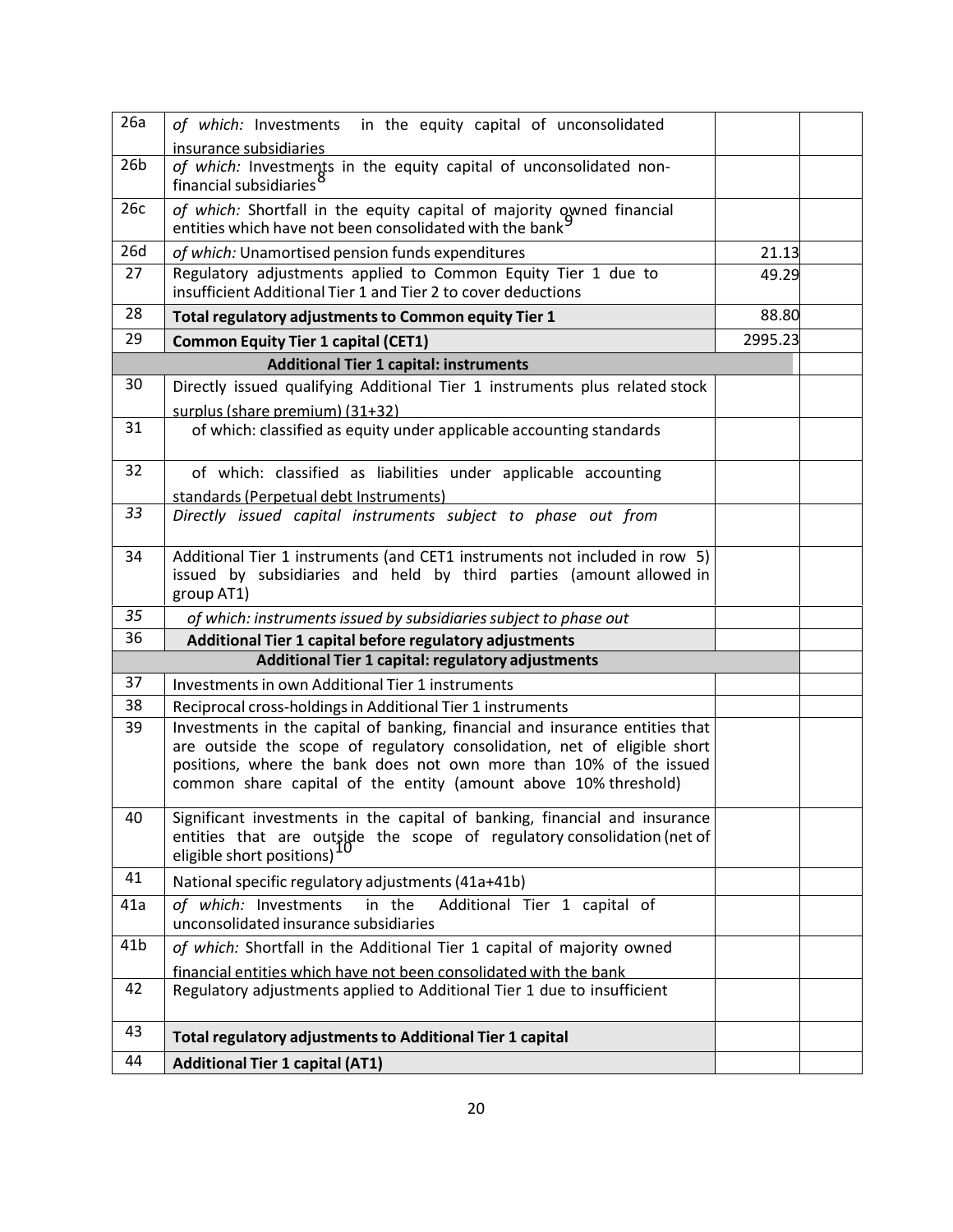| 44a                                        | Additional Tier 1 capital reckoned for capital adequacy $^{11}$                                                                                                                                                                                                                                       |          |  |
|--------------------------------------------|-------------------------------------------------------------------------------------------------------------------------------------------------------------------------------------------------------------------------------------------------------------------------------------------------------|----------|--|
| 45                                         | Tier 1 capital (T1 = CET1 + Admissible AT1) (29 + 44a)                                                                                                                                                                                                                                                | 2995.23  |  |
| Tier 2 capital: instruments and provisions |                                                                                                                                                                                                                                                                                                       |          |  |
| 46                                         | Directly issued qualifying Tier 2 instruments plus related stock surplus                                                                                                                                                                                                                              | 150.00   |  |
| 47                                         | Directly issued capital instruments subject to phase out from Tier 2                                                                                                                                                                                                                                  |          |  |
| 48                                         | Tier 2 instruments (and CET1 and AT1 instruments not included in rows 5 or<br>34) issued by subsidiaries and held by third parties (amount allowed in group<br>Tier 2)                                                                                                                                |          |  |
| 49                                         | of which: instruments issued by subsidiaries subject to phase out                                                                                                                                                                                                                                     |          |  |
| 50                                         | Provisions <sup>12</sup>                                                                                                                                                                                                                                                                              | 173.00   |  |
| 51                                         | Tier 2 capital before regulatory adjustments                                                                                                                                                                                                                                                          | 323.00   |  |
|                                            | Tier 2 capital: regulatory adjustments                                                                                                                                                                                                                                                                |          |  |
| 52                                         | Investments in own Tier 2 instruments                                                                                                                                                                                                                                                                 |          |  |
| 53                                         | Reciprocal cross-holdings in Tier 2 instruments                                                                                                                                                                                                                                                       | 10.00    |  |
| 54                                         | Investments in the capital of banking, financial and insurance entities that<br>are outside the scope of regulatory consolidation, net of eligible short<br>positions, where the bank does not own more than 10% of the issued<br>common share capital of the entity (amount above the 10% threshold) | 42.00    |  |
| 55                                         | Significant investments <sup>13</sup><br>in the<br>capital<br>banking,<br>financial<br>and<br>entities<br>insurance<br>that<br>outside<br>regulatory<br>the<br>scope<br>of<br>are<br>consolidation (net of eligible short positions)                                                                  |          |  |
| 56                                         | National specific regulatory adjustments (56a+56b)                                                                                                                                                                                                                                                    |          |  |
| 56a                                        | of which: Investments in the Tier 2 capital of unconsolidated<br>insurance subsidiaries                                                                                                                                                                                                               |          |  |
| 56b                                        | of which: Shortfall in the Tier 2 capital of majority owned financial                                                                                                                                                                                                                                 |          |  |
|                                            | entities which have not been consolidated with the bank                                                                                                                                                                                                                                               |          |  |
| 57                                         | Total regulatory adjustments to Tier 2 capital                                                                                                                                                                                                                                                        | 52.00    |  |
| 58                                         | Tier 2 capital (T2)                                                                                                                                                                                                                                                                                   | 271.00   |  |
| 58a                                        | Tier 2 capital reckoned for capital adequacy <sup>14</sup>                                                                                                                                                                                                                                            | 271.00   |  |
| 58b                                        | Excess Additional Tier 1 capital reckoned as Tier 2 capital                                                                                                                                                                                                                                           |          |  |
| 58c                                        | Total Tier 2 capital admissible for capital adequacy (58a + 58b)                                                                                                                                                                                                                                      | 271.00   |  |
| 59                                         | Total capital (TC = T1 + Admissible T2) (45 + 58c)                                                                                                                                                                                                                                                    | 3266.23  |  |
| 60                                         | Total risk weighted assets (60a + 60b + 60c)                                                                                                                                                                                                                                                          | 26140.14 |  |
| 60a                                        | of which: total credit risk weighted assets                                                                                                                                                                                                                                                           | 22135.37 |  |
| 60b                                        | of which: total market risk weighted assets                                                                                                                                                                                                                                                           | 1859.22  |  |
| 60c                                        | of which: total operational risk weighted assets                                                                                                                                                                                                                                                      | 2145.55  |  |
| <b>Capital ratios and buffers</b>          |                                                                                                                                                                                                                                                                                                       |          |  |
| 61                                         | Common Equity Tier 1 (as a percentage of risk weighted assets)                                                                                                                                                                                                                                        | 11.46%   |  |
| 62                                         | Tier 1 (as a percentage of risk weighted assets)                                                                                                                                                                                                                                                      | 11.46%   |  |
| 63                                         | Total capital (as a percentage of risk weighted assets)                                                                                                                                                                                                                                               | 12.50%   |  |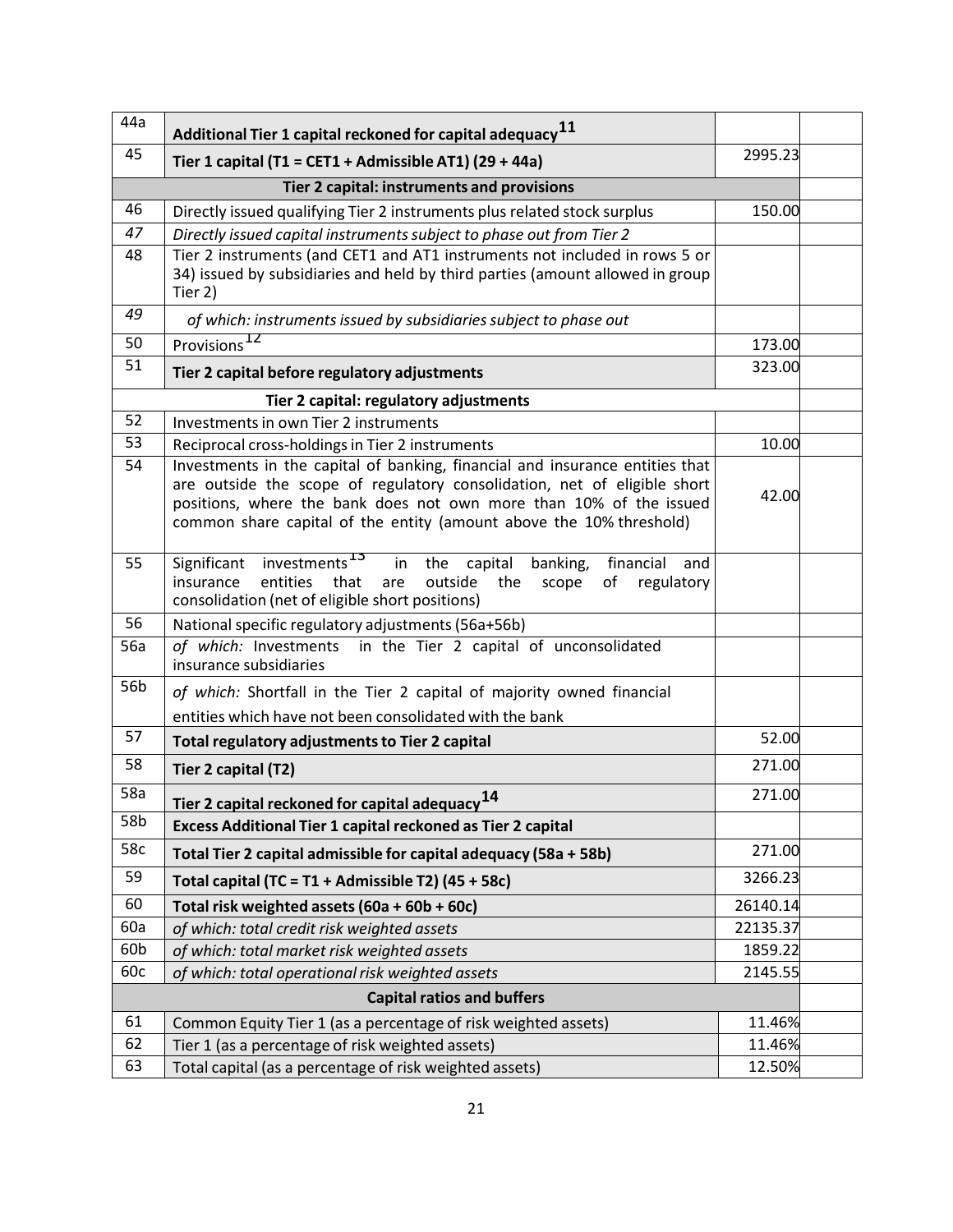| 64                                                       | Institution specific buffer requirement (minimum CET1 requirement plus<br>5.5%<br>capital conservation plus countercyclical buffer requirements plus |        |  |
|----------------------------------------------------------|------------------------------------------------------------------------------------------------------------------------------------------------------|--------|--|
|                                                          | G-SIB buffer requirement, expressed as a percentage of risk weighted assets)                                                                         |        |  |
| 65                                                       | of which: capital conservation buffer requirement                                                                                                    |        |  |
| 66                                                       | of which: bank specific countercyclical buffer requirement                                                                                           |        |  |
| 67                                                       | of which: G-SIB buffer requirement                                                                                                                   |        |  |
| 68                                                       | Common Equity Tier 1 available to meet buffers (as a percentage of risk                                                                              | 6.24%  |  |
|                                                          | weighted assets)                                                                                                                                     |        |  |
|                                                          | <b>National minima (if different from Basel III)</b>                                                                                                 |        |  |
| 69                                                       | National Common Equity Tier 1 minimum ratio (if different from Basel                                                                                 | 5.5%   |  |
| 70                                                       | National Tier 1 minimum ratio (if different from Basel III minimum)                                                                                  | 7%     |  |
| 71                                                       | National total capital minimum ratio (if different from Basel III                                                                                    | 9%     |  |
|                                                          | Amounts below the thresholds for deduction (before risk weighting)                                                                                   |        |  |
| 72                                                       | Non-significant investments in the capital of other financial entities                                                                               |        |  |
| 73                                                       | Significant investments in the common stock of financial entities                                                                                    |        |  |
| 74                                                       | Mortgage servicing rights (net of related tax liability)                                                                                             |        |  |
| 75                                                       | Deferred tax assets arising from temporary differences (net of related tax<br>liability)                                                             |        |  |
| Applicable caps on the inclusion of provisions in Tier 2 |                                                                                                                                                      |        |  |
| 76                                                       | Provisions eligible for inclusion in Tier 2 in respect of exposures subject<br>to standardised approach (prior to application of cap)                | 173.00 |  |
| 77                                                       | Cap on inclusion of provisions in Tier 2 under standardised approach                                                                                 |        |  |
| 78                                                       | Provisions eligible for inclusion in Tier 2 in respect of exposures subject<br>to internal ratings-based approach (prior to application of cap)      |        |  |
| 79                                                       | Cap for inclusion of provisions in Tier 2 under internal ratings-based                                                                               |        |  |
|                                                          | approach                                                                                                                                             |        |  |
|                                                          | Capital instruments subject to phase-out arrangements (only applicable between                                                                       |        |  |
|                                                          | March 31, 2017 and March 31, 2022                                                                                                                    |        |  |
| 80                                                       | Current cap on CET1 instruments subject to phase out arrangements                                                                                    |        |  |
| 81                                                       | Amount excluded from CET1 due to cap (excess over cap after<br>redemptions and maturities)                                                           |        |  |
| 82                                                       | Current cap on AT1 instruments subject to phase out arrangements                                                                                     |        |  |
| 83                                                       | Amount excluded from AT1 due to cap (excess over cap after<br>redemptions and maturities)                                                            |        |  |
| 84                                                       | Current cap on T2 instruments subject to phase out arrangements                                                                                      |        |  |
| 85                                                       | Amount excluded from T2 due to cap (excess over cap after<br>redemptions and maturities)                                                             |        |  |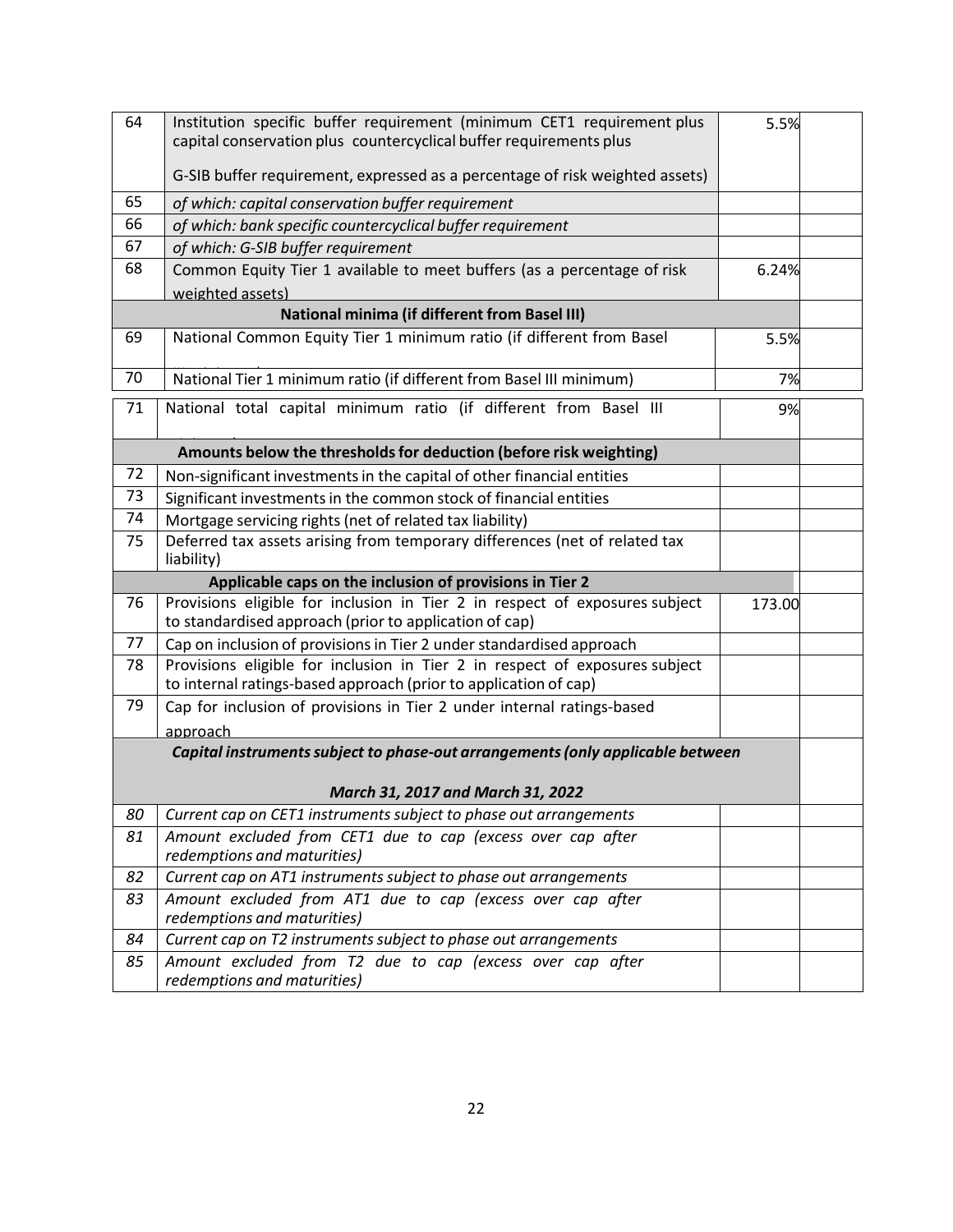| S.No           |                                                                 |                                     |  |
|----------------|-----------------------------------------------------------------|-------------------------------------|--|
| $\mathbf{1}$   | Issuer                                                          | KARUR VYSYA BANK LIMITED            |  |
| $\overline{2}$ | Unique identifier (e.g. CUSIP, ISIN or Bloomberg identifier     | INE036D09013                        |  |
|                | for private placement)                                          |                                     |  |
| 3              | Governing law(s) of the instrument                              | Indian Law Regulatory Treatment     |  |
| 4              | <b>Transitional Basel III rules Subordinated</b>                | Tier 2 Bonds                        |  |
| 5              | Post-transitional Basel III rules                               | Ineligible                          |  |
| 6              | Eligible at solo/group/ group & solo                            | Solo                                |  |
| 7              | Instrument type                                                 | Tier 2 Debt Instruments             |  |
| 8              | Amount recognized in regulatory capital (Rs. in million, as of  | 1500                                |  |
|                | most recent reporting date.                                     |                                     |  |
| 9              | Par value of instrument `                                       | 10 LACS                             |  |
| 10             | Accounting classification                                       | Liability                           |  |
| 11             | Original date of issuance                                       | 25.09.2009                          |  |
| 12             | Perpetual or dated                                              | Dated                               |  |
| 13             | Original maturity date                                          | 25.09.2019                          |  |
| 14             | Issuer call subject to prior supervisory approval               | No                                  |  |
| 15             | Optional call date, contingent call dates and redemption        | <b>NA</b>                           |  |
|                | amount                                                          |                                     |  |
| 16             | Subsequent call dates, if applicable                            | <b>NA</b>                           |  |
| 17             | Coupons / dividends                                             | coupon                              |  |
| 18             | Fixed or floating dividend/coupon                               | Fixed                               |  |
| 19             | Coupon rate and any related index                               | 9.86% p.a.                          |  |
| 20             | Existence of a dividend stopper                                 | No                                  |  |
| 21             | Fully discretionary, partially discretionary or Mandatory       | Mandatory                           |  |
| 22             | Existence of step up or other incentive to redeem               | <b>No</b>                           |  |
| 23             | Noncumulative or cumulative Cumulative                          | Cumulative                          |  |
| 24             | Convertible or Non-convertible                                  | Non Convertible                     |  |
| 25             | If convertible, conversion trigger(s)                           | <b>NA</b>                           |  |
| 26             | If convertible, fully or partially                              | <b>NA</b>                           |  |
| 27             | If convertible, conversion rate                                 | <b>NA</b>                           |  |
| 28             | If convertible, mandatory or optional conversion                | <b>NA</b>                           |  |
| 29             | If convertible, specify instrument type convertible into        | <b>NA</b>                           |  |
| 30             | If convertible, specify issuer of instrument it converts into   | <b>NA</b>                           |  |
| 31             | Write-down feature                                              | No                                  |  |
| 32             | If write-down, write-down trigger(s)                            | <b>NA</b>                           |  |
| 33             | If write-down, full or partial                                  | <b>NA</b>                           |  |
| 34             | If write-down, permanent or temporary                           | <b>NA</b>                           |  |
| 35             | write-down,<br>of<br>If<br>temporary<br>description<br>write-up | <b>NA</b>                           |  |
|                | mechanism                                                       |                                     |  |
| 36             | Position in subordination hierarchy in liquidation (specify     | All depositors and other creditors  |  |
|                | instrument type immediately senior to instrument)               |                                     |  |
| 37             | Non-compliant transitioned features                             | <b>YES</b>                          |  |
| 38             | If yes, specify non-compliant features                          | Tenor less than 10 years; does not  |  |
|                |                                                                 | have point of Non Viability Trigger |  |